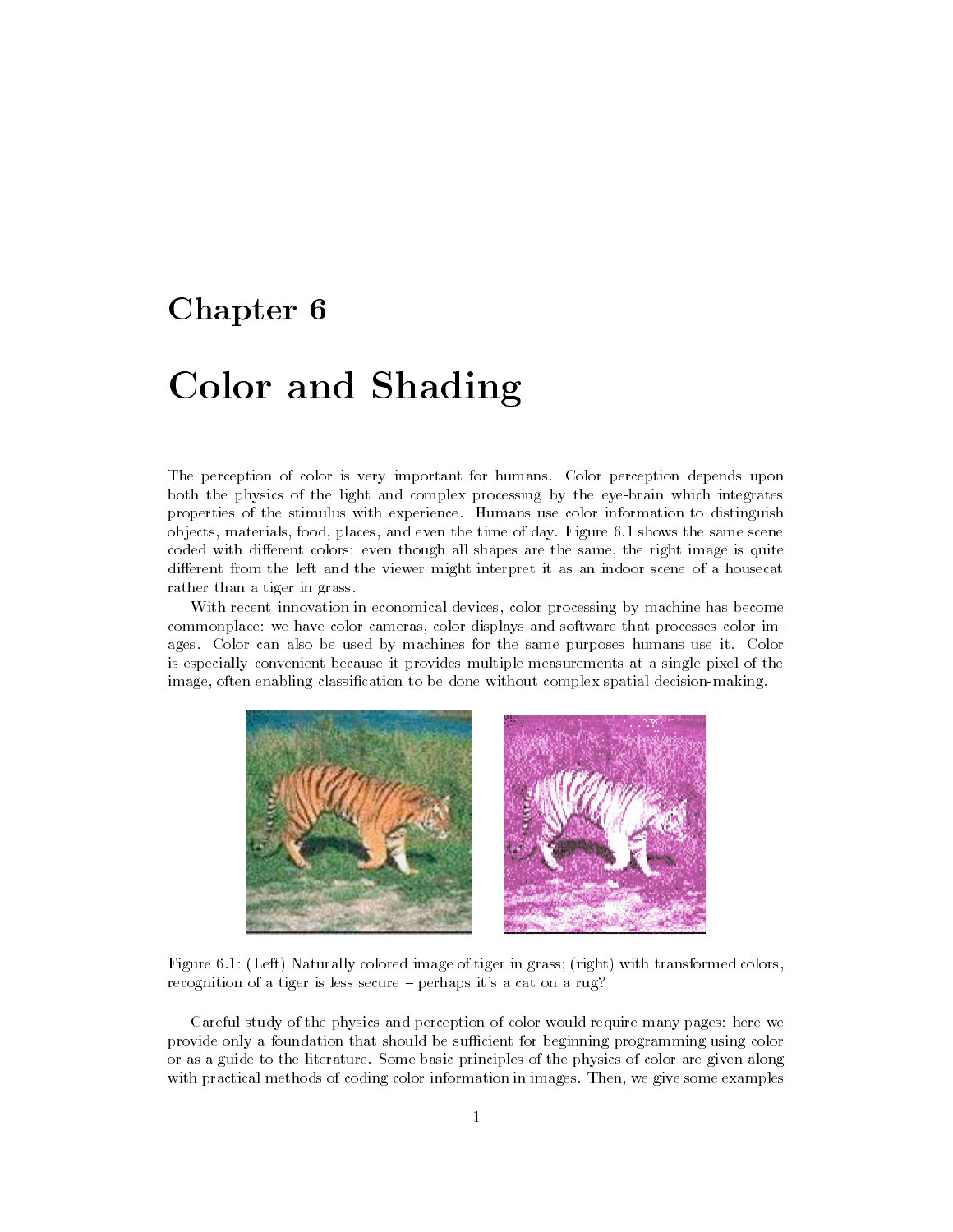and methods for using color in recognizing objects and segmenting images.

We also study the *shading* of objects, which depends not just on the color of objects and the light illuminating them, but also on many other factors. These factors include the roughness of surfaces, the angles made between the surface and both the light sources and the viewer, and the distances of the surface from both the light sources and the viewer. Color and shading, important elements of art for centuries, are also important for interpreting a scene by computer vision algorithms.

#### 6.1Some Physics of Color

Electromagnetic radiation with wavelength  $\lambda$  in the range of between about 400 and 700 nanometers stimulates human neurosensors and produces the sensation of color. (Figure 6.2). A nanometer is  $10^{-9}$  meter: it is also referred to as a millimicron. For blue light,  $400\times10^{-8}$  meters per wave means  $2.5\times10^{6}$  waves per meter or 25000 waves per cm. The speed of light in a vacuum is  $3 \times 10^8 m/sec$ , which is equivalent to a frequency of U.75  $\times$  10  $^\circ$  blue light waves per second. This frequency is one one thousandth of that for X-rays and one billion times that of broadcast radio waves.

For the rest of this chapter, we refer to wavelength or frequency only in the context of the qualitative color it produces. Machines can detect radiation well beyond the range of human neurosensors; for example, short ultraviolet waves and extremely short X-rays can be detected by special devices. Also, long infrared waves can be detected by many solid state cameras, and very long radio waves can be detected by a radio receiver. Science and engineering have developed many devices to sense and transduce pixel measurements into the visible spectrum: the X-ray machine and IR satellite weather scanner are two common examples.



**wavelength** λ **(nanometers)**

Figure 6.2: Visible part of the electromagnetic spectrum.

### Exercise 1

Suppose a piece of paper is 0.004 inches thick. What is its thickness in terms of the equivalent number of waves of blue light?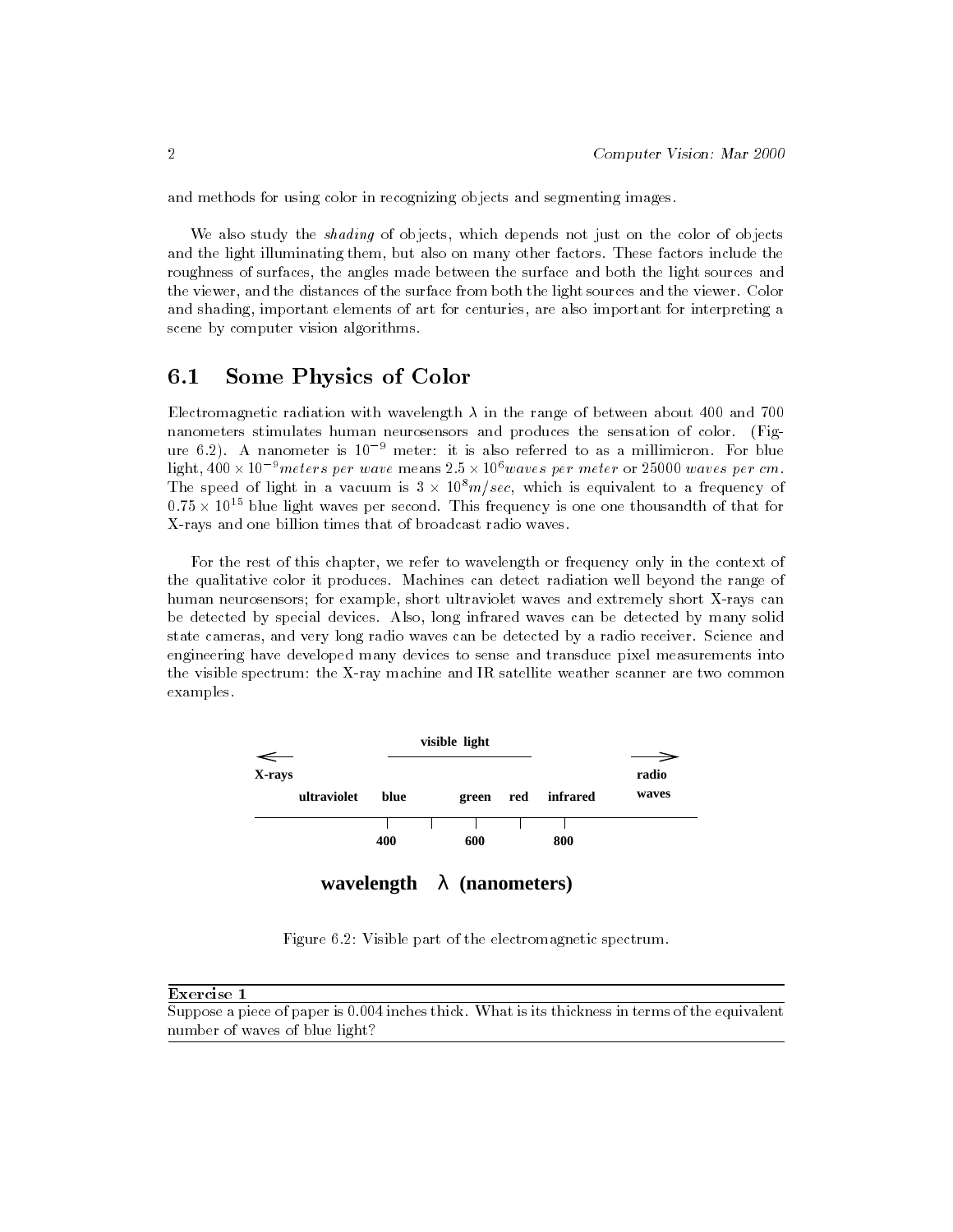Shapiro and Stockman 3



Figure 6.3: Light energy from a source reflects from an object surface and irradiates a sensor

# 6.1.1 Sensing Illuminated Objects

Figure 6.3 shows light from a point source illuminating an object surface. As a result of the illuminating energy interacting with molecules of the object surface, light energy, or radiance, is emitted from the surface, some of which irradiates, or stimulates, a sensor element in a camera or organism's eye. The sensation, or perception, of an object's color depends upon three general factors:

- $\bullet$  the spectrum of energy in various wavelengths illuminating the object surface,  $\phantom{a}$
- $\bullet$  the spectral reflectance of the object surface, which determines how the surface changes  $\hspace{0.1mm}$ the received spectrum into the radiated spectrum,
- the spectral sensitivity of the sensor irradiated by the light energy from the object's surface.

An object that is "blue" has a surface material that appears blue when illuminated with white light.

1 DEFINITION White light is composed of approximately equal energy in all wavelengths of the visible spectrum.

This same object should appear violet if illuminated by only red light. A blue car under intense (white) sunlight will become hot to the touch and radiate energy in the IR range, which cannot be seen by the human eye but can be seen by an IR camera.

# 6.1.2 Additional Factors

In addition to the three major factors given above, there are several complicating factors in both physics and human perception. Surfaces vary in specularity, that is, how much they act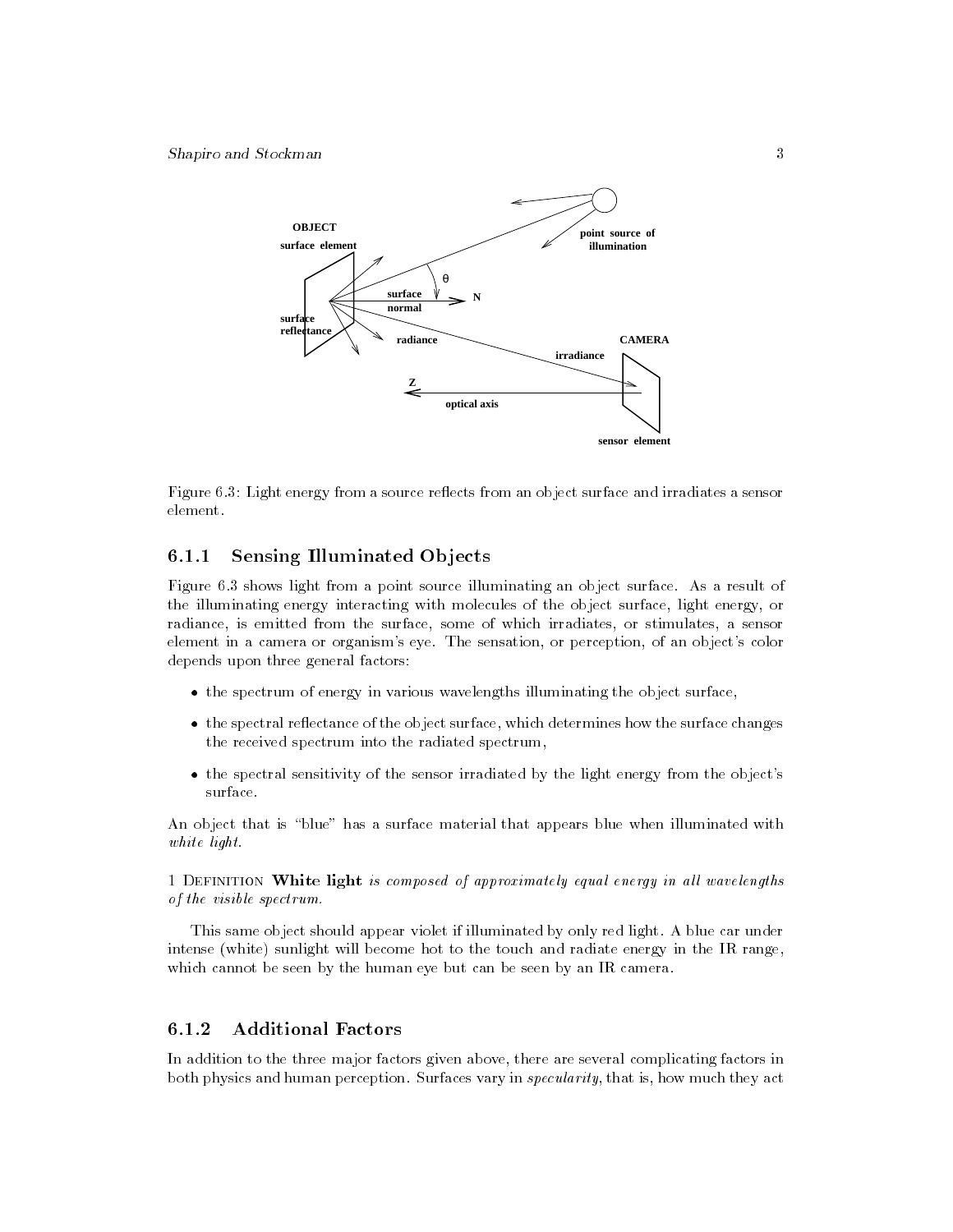like a mirror. Matte surfaces reflect energy equally in all directions. The energy or intensity of radiation depends upon distance - surface elements farther from a point source of white light will receive less energy than closer surface elements. The effect is similar between the radiating object and the sensor elements. As a result, image intensities received from the same surface material might be nonuniform due to the nonuniform distances along the imaging rays. The orientation  $\theta$  of the surface element relative to the source is even more important than distance in determining the energy reflected toward the sensor. These issues are discussed in more detail toward the end of this chapter.

Exercise 2 variation of intensity with distance

Point your computer's camera perpendicularly at a sheet of uniform white paper that is illuminated from an incandescent bulb off to one side. Record the image and study the image intensities. How much variation is there? Is there a systematic decrease of intensity as the distance from some brightest pixel increases?

Exercise 3 variation of intensity with surface normal

Repeat the above experiment using a spherical volleyball rather than a flat sheet of paper. Record the image and study the image intensities. Report on the variations and regularities.

# 6.1.3 Sensitivity of Receptors

Actual receptors react only to some wavelengths and are more sensitive to certain wavelengths than to others. Figure 6.4 shows sample sensitivity curves. Three of the curves correspond to three different kinds of cones in the human eye containing different chemical pigments sensitive to different wavelengths. The curve marked  $human_1$  corresponds to a type of cone that is mildly sensitive to blue light between 400 and 500 nm. The curve marked  $human_2$  corresponds to cones that are very sensitive to green light and mildly sensitive to shorter wavelengths of blue and longer wavelengths of red. The brain fuses the responses from a local neighborhood of several cones to produce the perception of any visible color. It is somewhat remarkable that only three kinds of receptors are needed to do this, even though there are an infinite number of possible wavelengths of light. Many other seeing animals have only one or two types of receptors and perhaps perceive less rich color as a result. Solid state sensing elements usually have good sensitivity above the range for humans. It's important to remember this, since sometimes as the workday warms up, a machine vision system will see a scene differently from what a human operator sees. This is primarily due to the different sensitivity to IR radiation.

Exercise 4 favorite color

Do you have a *favorite color*? Is so, what is it? Why is it your favorite? Ask 3 other people what their favorite color is. Assuming you have multiple answers, how can you explain it given the known physics of color?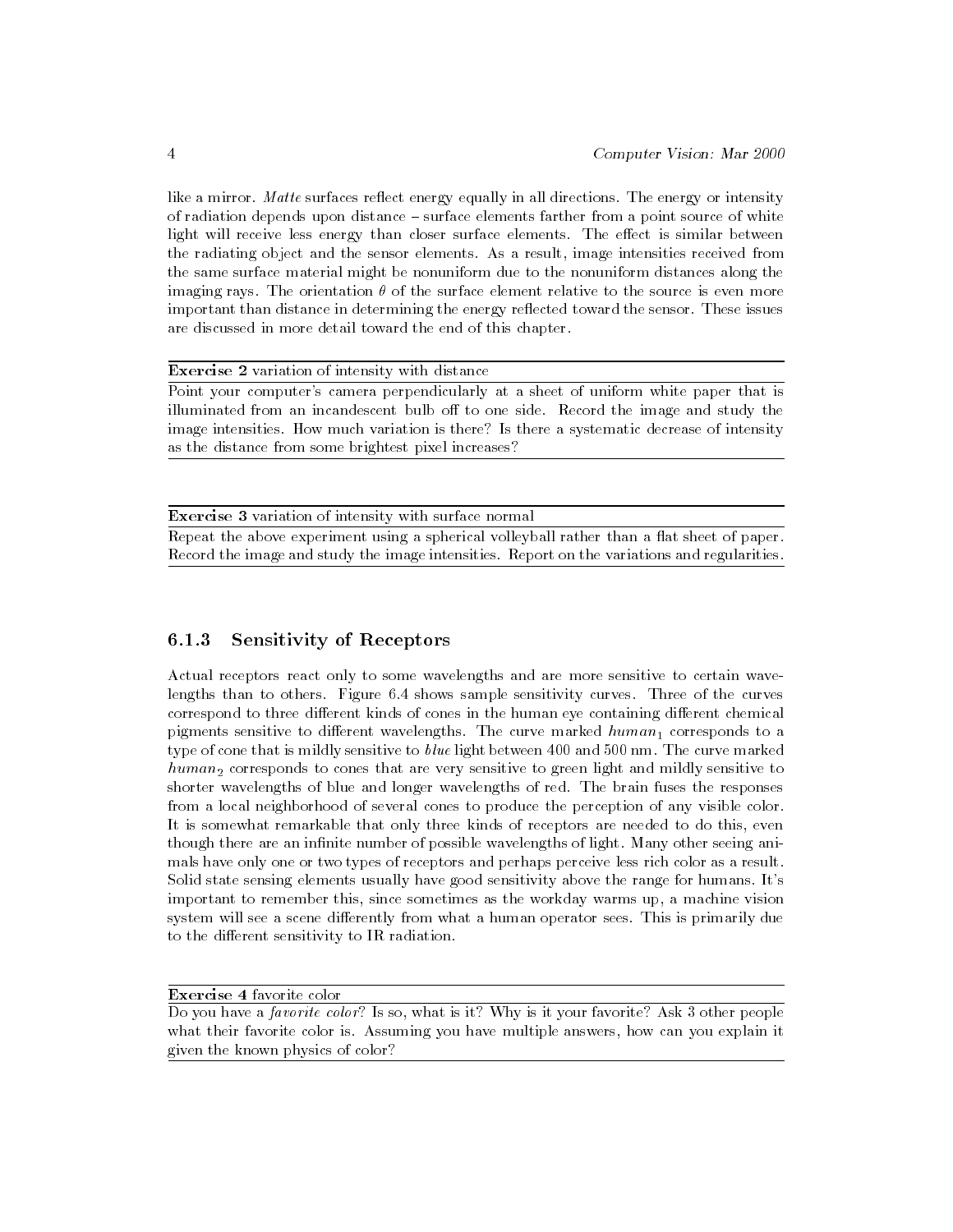

Figure 6.4: Comparison of relative sensitivities of 3 human pigments in cones and solid state sensor element.

#### 6.2The RGB Basis for Color

Using only three types of receptors, humans can distinguish among thousands of colors; a more exact number is subject to argument. The trichromatic RGB (red-green-blue) encoding in graphics systems usually uses three bytes enabling (2°)° or roughly 10 million distinct color codes. To be precise, we say 16 million *codes* and not 16 million *colors* because humans cannot actually perceive that many distinct colors. Machines can distinguish between any pair of different bit encodings, but the encodings may or may not represent differences that are signicant in the real world. Each 3-byte or 24-bit RGB pixel includes one byte for each of red, green, and blue. The order in which each appears in memory can vary; order is irrelevant to theory but important for programming. Display devices whose color resolution matches the human eye are said to use *true color*. At least 16 bits are needed: a 15-bit encoding might use 5 bits for each of R,B,G, while a 16-bit encoding would better model the relatively larger green sensitivity using 6 bits.

The encoding of an arbitrary color in the visible spectrum can be made by combining the encoding of three primary colors (RGB) as shown in Figure 6.5. Red:(255,0,0) and green:(0,255,0) combined in equal amounts create yellow:(255,255,0). The amount of each primary color gives its intensity. If all components are of highest intensity, then the color white results. Equal proportions of less intensity create shades of  $grey:(c,c,c)$  for any constant  $0 < c < 255$  down to black:(0,0,0). It is often more convenient to scale values in the range 0 to 1 rather than 0 to 255 when making decisions about color in our algorithms: use of such a range is device-independent.

The RGB system is an *additive color system* because colors are created by adding components to black: $(0,0,0)$ . This corresponds well to RGB displays (monitors) which have three types of phosphors to emit light. Three neighboring elements of phosphor corresponding to a pixel are struck by three electron beams of intensity  $c_1$ ,  $c_2$  and  $c_3$  respectively: the human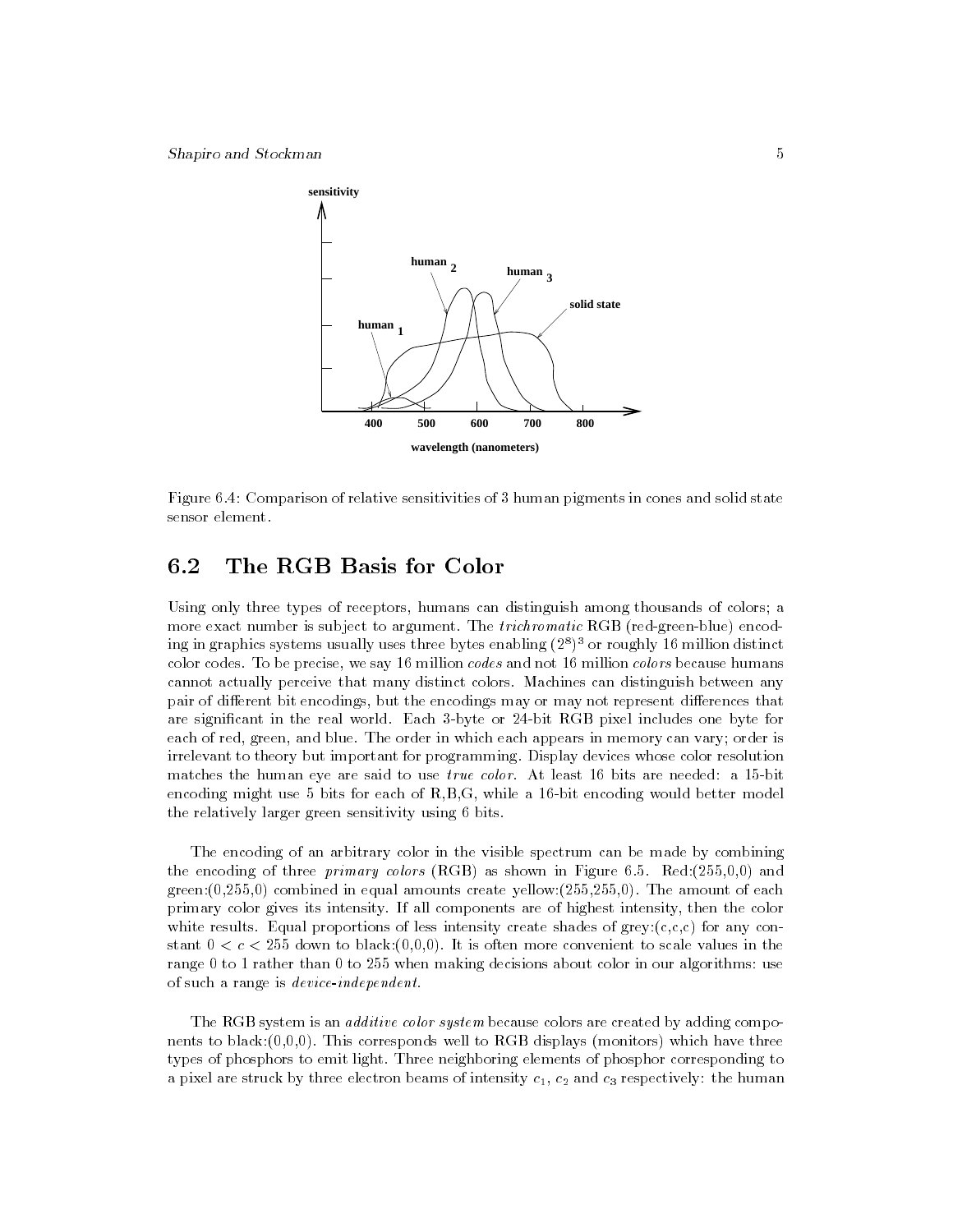|             | RGB                                                     | CMY                                | HSI                                                                          |
|-------------|---------------------------------------------------------|------------------------------------|------------------------------------------------------------------------------|
| RED         | $(255, 0, 0)$ $(0.255, 255)$ $(0.0, 1.0, 255)$          |                                    |                                                                              |
| YELLOW      | $(255, 255, 0)$ ( 0, 0,255) (1.05, 1.0, 255)            |                                    |                                                                              |
|             | $(100, 100, 50)$ $(155, 155, 205)$ $(1.05, 0.5, 100)$   |                                    |                                                                              |
| GREEN       | (0, 255, 0)                                             |                                    | $(255, 0, 255)$ $(2.09, 1.0, 255)$                                           |
| <b>BLUE</b> | $(0, 0, 255)$ $(255, 255, 0)$ $(4.19, 1.0, 255)$        |                                    |                                                                              |
| WHITE       | $(255, 255, 255)$ ( 0, 0, 0) $(-1.0, 0.0, 255)$         |                                    |                                                                              |
|             | GREY (192, 192, 192)<br>(127, 127, 127)<br>(63, 63, 63) | (128, 128, 128)<br>(192, 192, 192) | $(63, 63, 63)$ $(-1.0, 0.0, 192)$<br>$(-1.0, 0.0, 127)$<br>$(-1.0, 0.0, 63)$ |
| BLACK       | $(0, 0, 0)$ $(255, 255, 255)$ $(-1.0, 0.0, 0)$          |                                    |                                                                              |

Figure 6.5: Different digital trichromatic color encoding systems. It is often more convenient to scale values in the range 0 to 1 when making decisions in algorithms. HSI values are computed from RGB values using Algorithm 1:  $H \in [0.0, 2\pi)$ ,  $S \in [0.0, 1.0]$  and  $I \in [0, 255]$ . Byte codings exist for H and S.

eye integrates their luminance to perceive "color": $(c_1, c_2, c_3)$ . The light of 3 wavelengths from a small region of the CRT screen is thus physically added or mixed together.

Suppose that a color sensor encodes a pixel of a digital image as  $(R, G, B)$ , where each coordinate is in the range [0; 255], for example. The computations shown in Equation 6.1 are one way to normalize image data for interpretation by both computer programs and people and for transformation to other color systems as discussed below. Imagine a color camera staring at a scene with variations in illumination; for example, object surface points are at varying distances from illumination sources and may even be in shadow relative to some of the light sources. An algorithm to aggregate green pixels corresponding to the image of a car would perform poorly unless the normalization for intensity were done first.

intensity 
$$
I = (R + G + B)/3
$$
 (6.1)  
normalized red  $r = R/(R + G + B)$   
normalized green  $g = G/(R + G + B)$   
normalized blue  $b = B/(R + G + B)$ 

Using the normalization of Equation 6.1, the normalized values will always sum to 1. There are alternative normalizations; for instance, we could use  $max(R, G, B)$  as the divisor rather than the average RBG value. By using  $r + g + b = 1$ , the relationship of coordinate values to colors can be conveniently plotted via a 2D graph as in Figure 6.6. Pure colors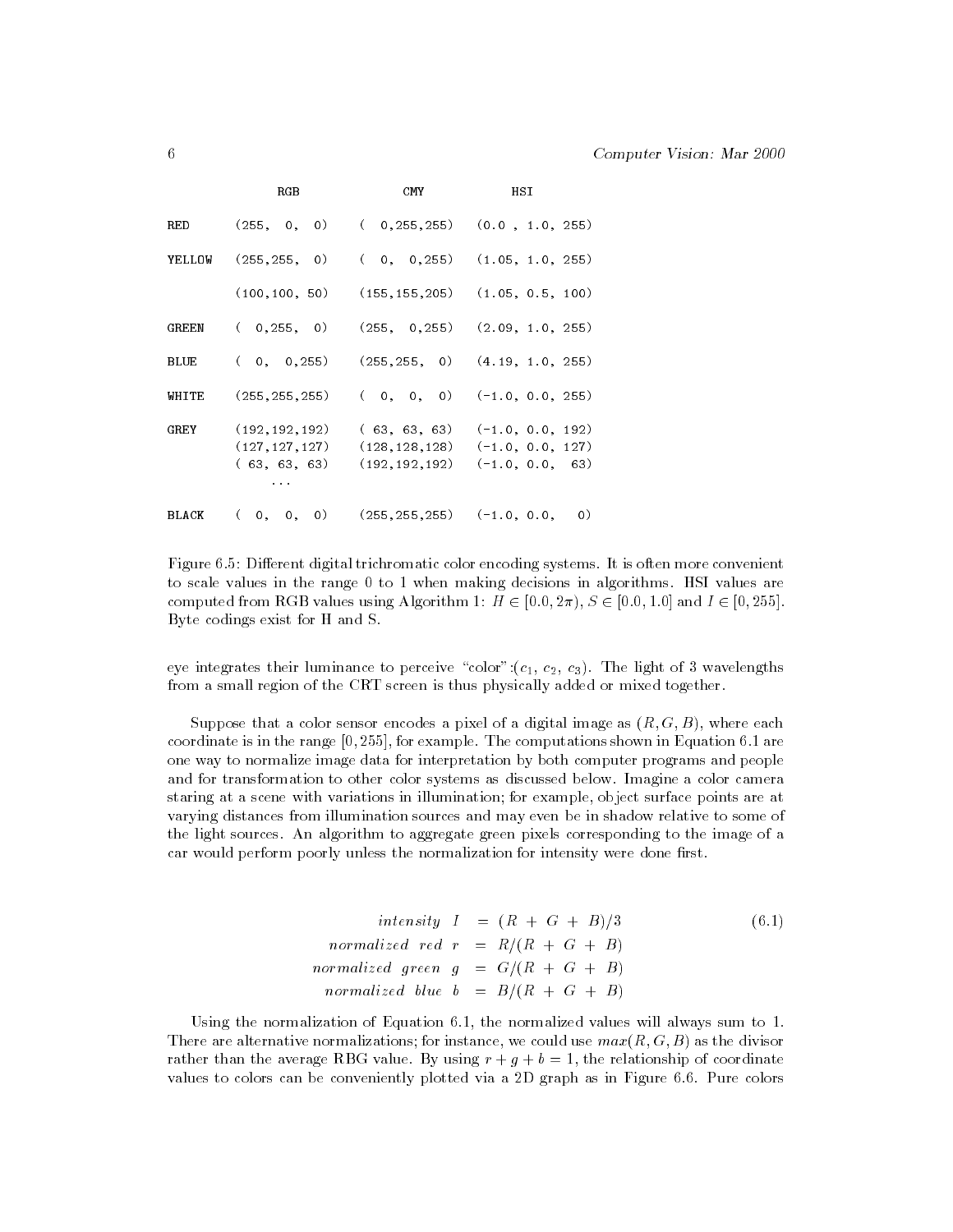

Figure 6.6: Color triangle for normalized RGB coordinates. The blue ('b') axis is out of the page perpendicular to the 'r' and 'g' axes. Thus, the triangle is actually a slice through the points  $[1,0,0]$ ,  $[0,1,0]$  and  $[0,0,1]$  in 3D. The value for blue can be computed as  $b = 1 - r - g$ for any pair of r-g values shown in the triangle.

are represented by points near the corners of the triangle. For example, a "fire-engine-red" will be near the lower right corner with coordinates  $(1,0)$  and a "grass-green" will be at the top with coordinates  $(0,1)$  while "white" will be at the centroid  $(1/3,1/3)$ . In Figure 6.6, the blue ('b') axis is out of the page perpendicular to the 'r' and 'g' axes, and thus the triangle is actually a slice through the points  $[1,0,0]$ ,  $[0,1,0]$  and  $[0,0,1]$  in 3D. The value for blue can be computed as  $b = 1-r-g$  for any pair of r-g values shown inside the triangle.

**Exercise 5** experimenting with color codes

Aquire an RGB color image and view it with some image tool. Exchange the green and blue bytes and report on the results. Double all and only the low blue values and report on the results.

#### 6.3Other Color Bases

Several other color bases exist which have special advantages relative to devices that produce color or relative to human perception. Some bases are merely linear transformations of others and some are not.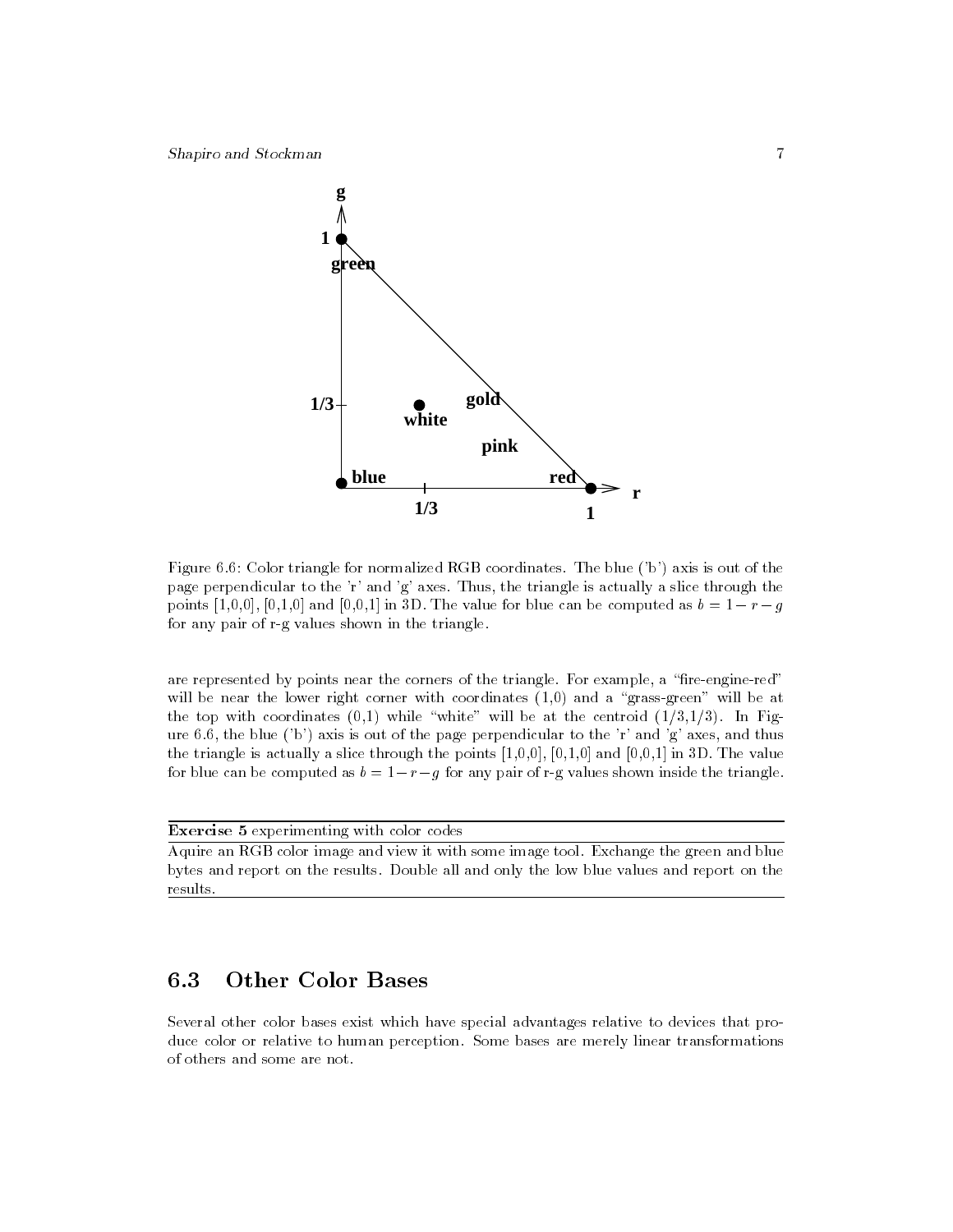

Figure 6.7: Color cube for normalized RGB coordinates: the triangle in Figure 6.6 is a projection of the plane through points [1, 0, 0], [0, 1, 0], and [0, 0, 1].



Figure 6.8: Color hexacone for HSI representation. At the left is a projection of the RGB cube perpendicular to the diagonal from  $(0, 0, 0)$  to  $(1, 1, 1)$ : color names now appear at the vertices of a hexagon. At the right is a hexacone representing colors in HSI coordinates: intensity (I) is the vertical axis; hue (H) is an angle from 0 to  $2\pi$  with RED at 0.0; saturation (S) ranges from 0 to 1 according to how pure, or unlike white, the color is with  $S=0.0$ corresponding to the I-axis.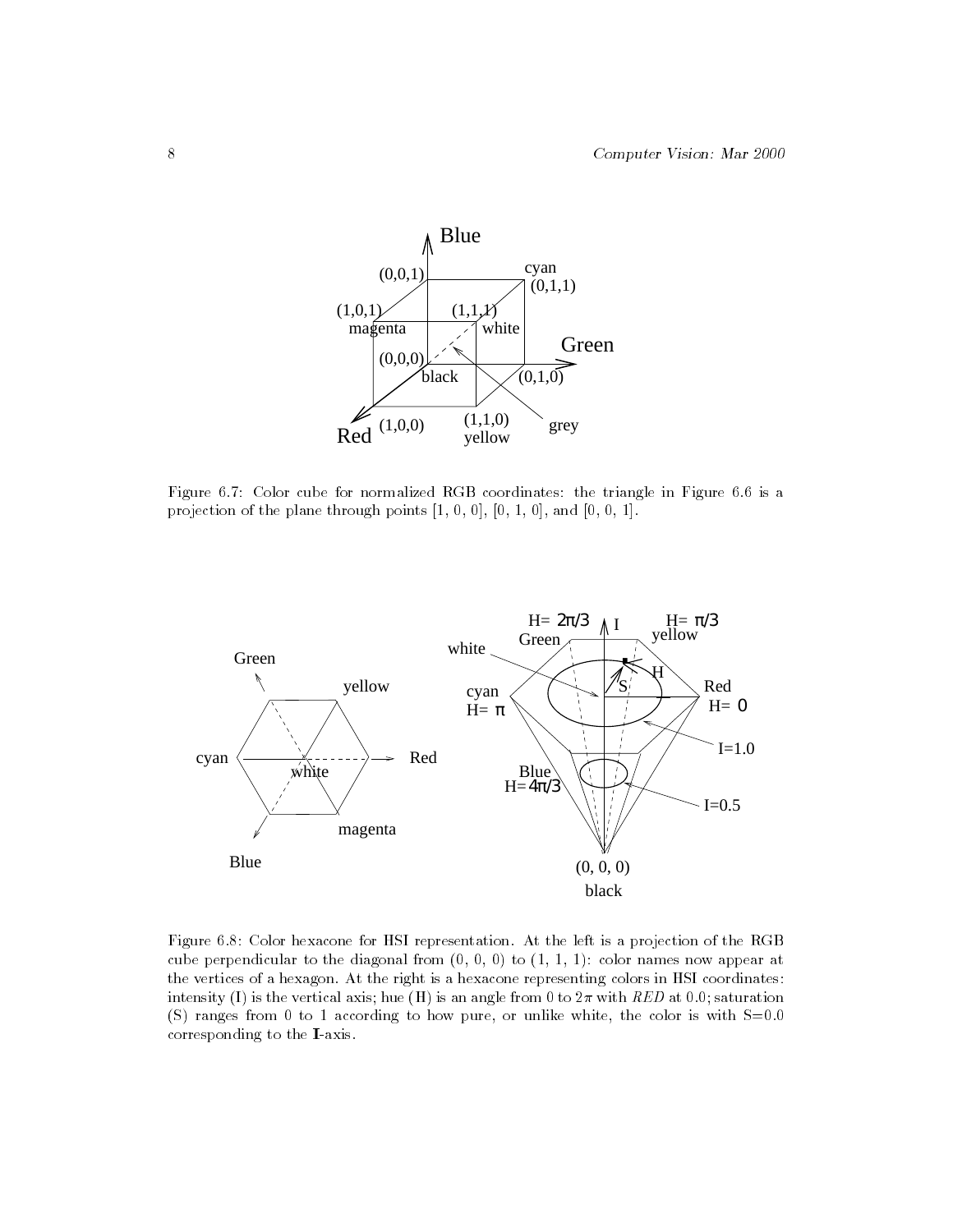# 6.3.1 The CMY Subtractive Color System

The CMY color system models printing on white paper and *subtracts from white* rather than adds to black as the RGB system does. CMY coding is shown next to RGB in Figure 6.5. CMY is an abbreviation of  $Cyan-Magenta-Yellow$ , which are its three primary colors corresponding to three inks. Cyan absorbs red illumination, magenta absorbs green and yellow absorbs blue, thus creating appropriate reflections when the printed image is illuminated with white light. The system is termed *subtractive* because of the encoding for absorption. Some trichromatic encodings are as follows; white: $(0,0,0)$  because no white illumination should be absorbed, black:(255,255,255) because all components of white light should be absorbed and yellow: $(0,0,255)$  because the blue component of incident white light should be absorbed by the inks, leaving the red and green components to create the perception of yellow.

### 6.3.2 HSI: Hue-Saturation-Intensity

The HSI system encodes color information by separating out an overall intensity value I from two values encoding *chromaticity*  $-$  hue H and saturation S. The color cube in Figure 6.7 is related to the RGB triangle shown in Figure 6.6. In the cube representation, each  $r, g, b$  value can range independently in [0.0, 1.0]. If we project the color cube along its major diagonal, we arrive at the hexagon at the left of Figure 6.8. In this representation, shades of grey that were formerly along the color cube diagonal now are all projected to the center "white" point while the "red" point  $[1,0,0]$  is now at the right corner and the green point  $[0,1,0]$  is at the top left corner of the hexagon. A related 3D representation, called a "hexacone", is shown at the right in Figure 6.8: the 3D representation allows us to visualize the former cube diagonal as a vertical intensity axis  $I$ . Hue  $H$  is defined by an angle between 0 and  $2\pi$  relative to the "red"-axis, with pure "red" at an angle of 0, pure "green" at  $2\pi/3$  and pure "blue" at  $4\pi/3$ . Saturation S is the 3rd coordinate value needed in order to completely specify a point in this color space. Saturation models the purity of the color or hue, with 1 modeling a completely pure or saturated color and 0 modeling a completely unsaturated hue, i.e. some shade of "grey".

The HSI system is sometimes referred to as the "HSV" system using the term "value" instead of "intensity". HSI is more convenient to some graphics designers because it provides direct control of brightness and hue. Pastels are centered near the I axis, while deep or rich colors are out at the periphery of the hexacone. HSI might also provide better support for computer vision algorithms because it can normalize for lighting and focus on the two chromaticity parameters that are more associated with the intrinsic character of a surface rather than the source that is lighting it.

Derivation of HSI coordinates from RGB coordinates is given in Algorithm 1. The algorithm can convert input values  $(r, g, b)$  from the 3D color cube, or those normalized by Equation 6.1, or even byte-coded RGB values as in the left column of Figure 6.5. Intensity I is returned in the same range as the input values. Saturation  $S$  is not defined when intensity  $I = 0$  and hue H is not defined when  $S = 0$ . H is in the range [0,  $2\pi$ ). Whereas one might use a square root and inverse cosine to define mathematical conversion formulas, Algorithm 1 uses very simple computational operations so that it will run fast when converting an entire image of pixels from one encoding to another. Samples of the output of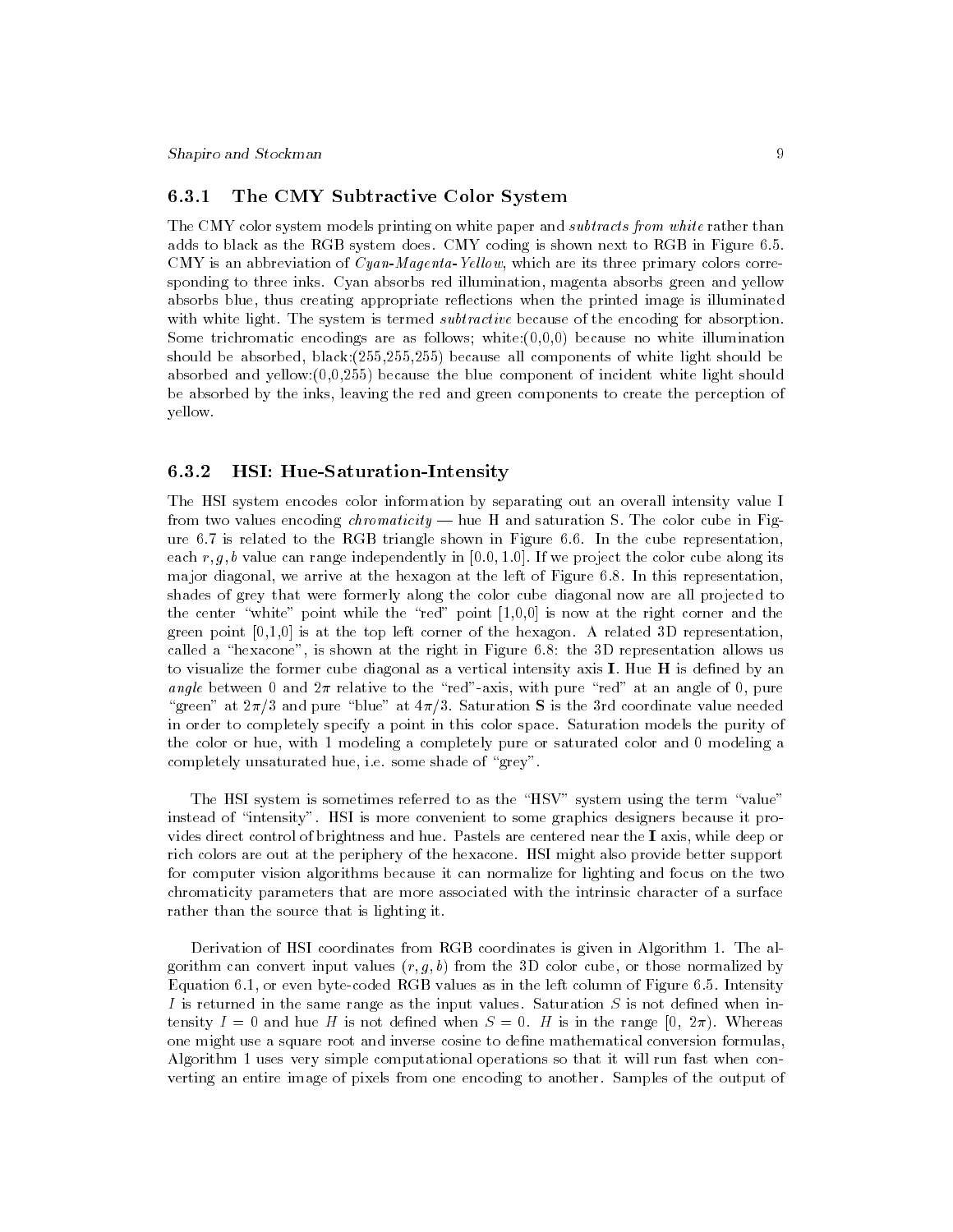Algorithm 1 are given at the right in Figure 6.5.

# Conversion of RGB encoding to HSI encoding.  $R,G,B:$  input values of RGB all in range  $[0,1]$  or  $[0,255]$ ; I : output value of intensity in same range as input; S : output value of saturation in range  $[0,1]$ ; H : output value of hue in range  $[0,2\pi)$ , -1 if S is 0;  $R, G, B, H, S, I$  are all floating point numbers; procedure RGB to HSI( in R,G,B; out H,S,I) f  $I := max (R, G, B)$ ;  $\min := \min (R, G, B)$ ; if  $(I \ge 0.0)$  then S :=  $(I - \min)/I$  else S := 0.0; if  $(S < 0.0)$  then  $\{ H := -1.0;$  return;  $\}$ "compute the hue based on the relative sizes of the RGB components"  $\text{diff} := I - \min;$ "is the point within  $+/- 60$  degrees of the red axis?" if  $(r = 1)$  then  $H := (\pi/3)^*(g - b)/diff;$ "is the point within  $+/- 60$  degrees of the green axis?" else if  $(g = I)$  then  $H := (2 * \pi/3) + \pi/3 * (b - r)/diff;$ "is the point within  $+/- 60$  degrees of the blue axis?" else if  $(b = 1)$  then  $H := (4 * \pi/3) + \pi/3 * (r - g)/diff;$ if (H  $\leq$  0.0) H := H + 2 $\pi$ ;  $\mathcal{F}$

Algorithm 1: Conversion of RGB to HSI.

| Exercise 6                                                                                   |
|----------------------------------------------------------------------------------------------|
| Using Algorithm 1, (a) convert the RGB code $(100,150,200)$ into an HSI code and (b) convert |
| the rgb code $(0.0, 1.0, 0.0)$ to HSI.                                                       |

Returning to Figure 6.6, we see how HSI values relate to the color triangle. Hue is related to the dominant wavelength of the light and corresponds approximately to a point on the sides of the triangle in Figure 6.6 with the lower values of  $\lambda$  near 400 nm starting at the origin and increasing along the  $g - axis$  to about 520 nm and further increasing toward 800 nm down along the hypotenuse. Hue corresponds to the angle from the centroid corresponding to "white" toward some point  $(r, g)$  on a side of the triangle. The H and S values for  $50\%$  saturated gold is midway between the points marked "white" and "gold" in Figure 6.6. Figure 6.6 is an approximation to the painters color palette.

Figure 6.9 shows the transformation of an image by changing its saturation. The original input image is at the left. The center image is the result of decreasing the saturation S of all individual pixels by 20% and the right image is the result of a 20% increase in S. Relative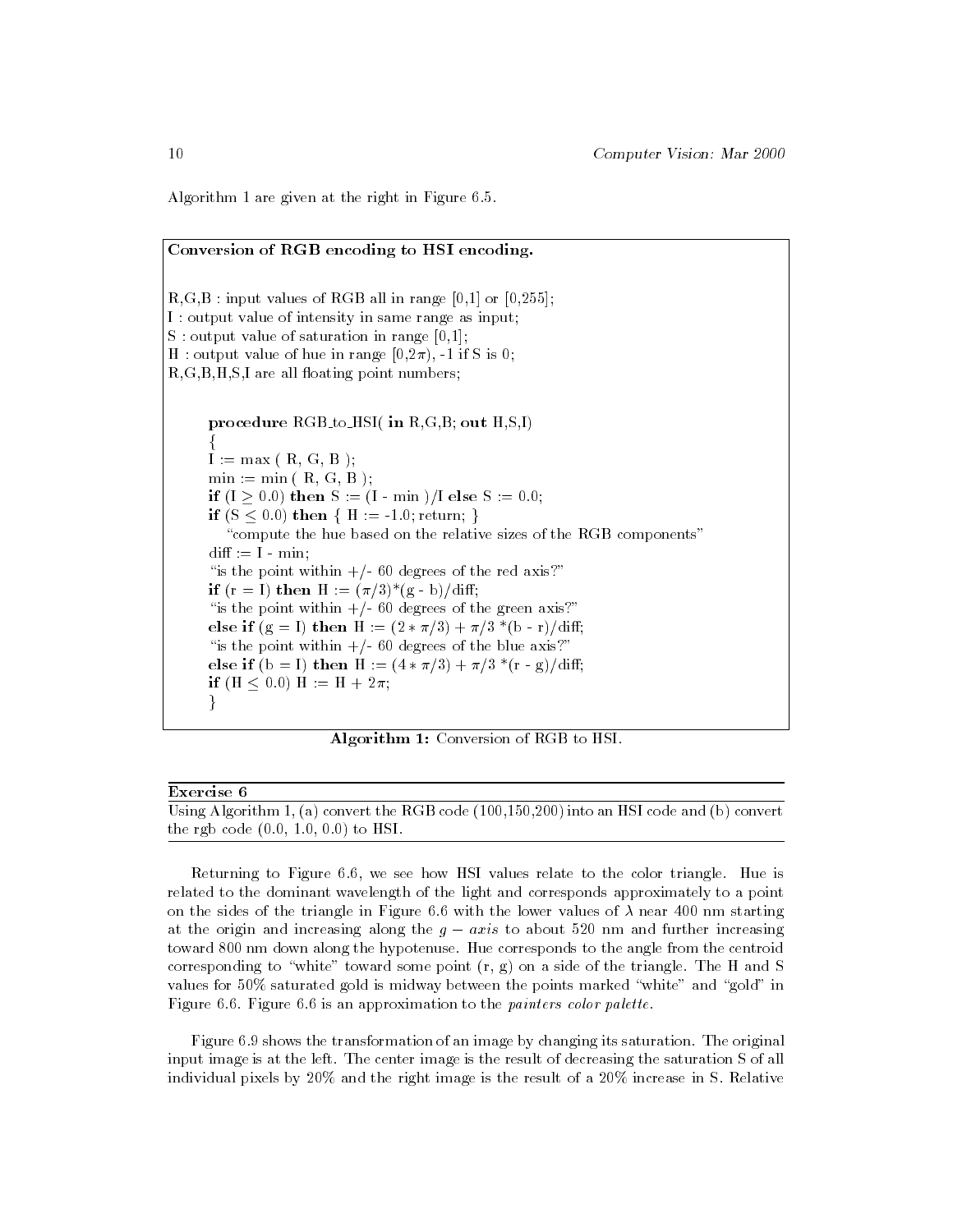Shapiro and Stockman 11



Figure 6.9: (Left) Input RGB image; (center) saturation S increased by 40%; (right) saturation S decreased by 20%. (Photo by Frank Biocca.)

to our experience, colors in the center image look washed out while those in the right image appear overdone. It is important to note that hue H is unchanged in the three images and should thus be a reliable feature for color segmentation despite variations in intensity of white light under which a machine vision system might have to operate.

### Exercise 7

Develop an algorithm to convert r,g,b color coordinates in [0, 1] to H,S,I using the following approach based on analytical geometry. Construct a perpendicular from point  $[r, g, b]$  to the color cube diagonal through  $[0, 0, 0]$  to  $[1, 1, 1]$  and compute H,S,I accordingly.

#### 6.3.3 YIQ and YUV for TV signals

The NTSC television standard is an encoding that uses one luminance value Y and two chromaticity values I and Q; only luminance is used by black and white TVs, while all three are used by color TVs. An approximate linear transformation from RGB to YIQ is given in Equation 6.2. In practice, the Y value is encoded using more bits than used for the values of I and Q because the human visual system is more sensitive to luminance (intensity) than to the chromaticity values.

> $luminance \ Y = 0.30R + 0.59G + 0.11B$  (6.2)  $R-cyan$   $I = 0.60R - 0.28G - 0.32B$  $magenta - green Q = 0.21R - 0.52G + 0.31B$

YUV encoding is used in some digital video products and compression algorithms such as JPEG and MPEG. The conversion of RGB to YUV is as follows.

$$
Y = 0.30R + 0.59G + 0.11B
$$
  
\n
$$
U = 0.493 * (B - Y)
$$
  
\n
$$
V = 0.877 * (R - Y)
$$
  
\n(6.3)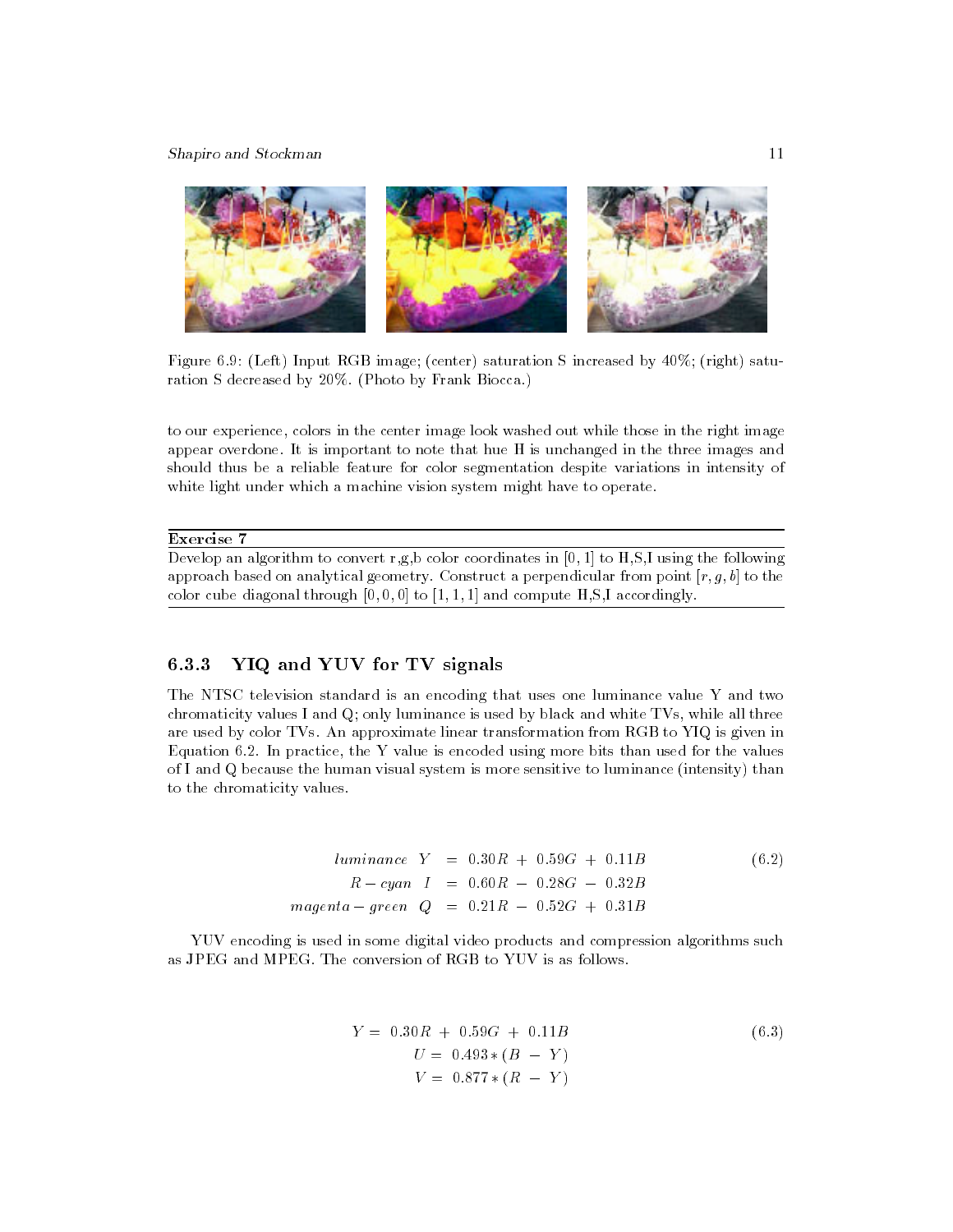YIQ and YUV have better potential for compression of digital images and video than do other color encoding schemes, because luminance and chrominance can be coded using different numbers of bits, which is not possible with RGB.

Exercise 8 color code conversion

Suppose a color camera encodes a given pixel in RGB as (200,50,100), where 255 is the highest (most energy) value. (a) What should be the equivalent triple in the HSI system? (b) What should be the equivalent triple in the YIQ system?

### Exercise 9

Is the transformation from RGB to YIQ invertible? If so, compute the inverse.

# Exercise 10 recoding images

Assuming that you have a display and software to view an RGB image, perform the following experiment. First, create an HSI image such that the upper right quarter is saturated red, the lower left corner is saturated yellow, the upper left quarter is 50% saturated blue and the lower right quarter is 50% saturated green. Invert the RGB to HSI conversion of Algorithm 1 and convert the HSI image to RGB. Display the image and study the colors in the 4 image quarters.

#### Using Color for Classification  $6.3.4$

The color of a pixel contains good information for classifying that pixel in many applications. In Section 6.5 a color model for human skin color is described that goes a long way toward finding a human face in a color image. Confusion is possible, however. For example, pixels from a brown cardboard box can pass the skin color test and region shape might be needed to distinguish a polyhedral box face from an elipsoidal human face. Figure 6.10 shows the result of extracting "white regions" of an image by passing pixels that are close to some sample pixel from training. Sample pixels were obtained from the symbols on the sign. Several unwanted regions are also formed by other white objects and by specular reflections. Character recognition algorithms could recognize many of the characters and discard most of the unwanted components.

In general, interpretation of the color of an individual pixel is error prone. The image at the left in Figure 6.9 was taken with a flash from the camera and some of the faces of the pineapple chunks appear white because of specular reflection (described below in Section 6.6.3). A classifier that broadens the definition of yellow to include these white pixels is also likely to include pixels from specular reflections off a blue cup, for instance. Interpetation problems occur in particular regions of the color space: when saturation is close to zero computation and interpretation of hue is unreliable and when intensity is low interpretation of saturation is also unreliable.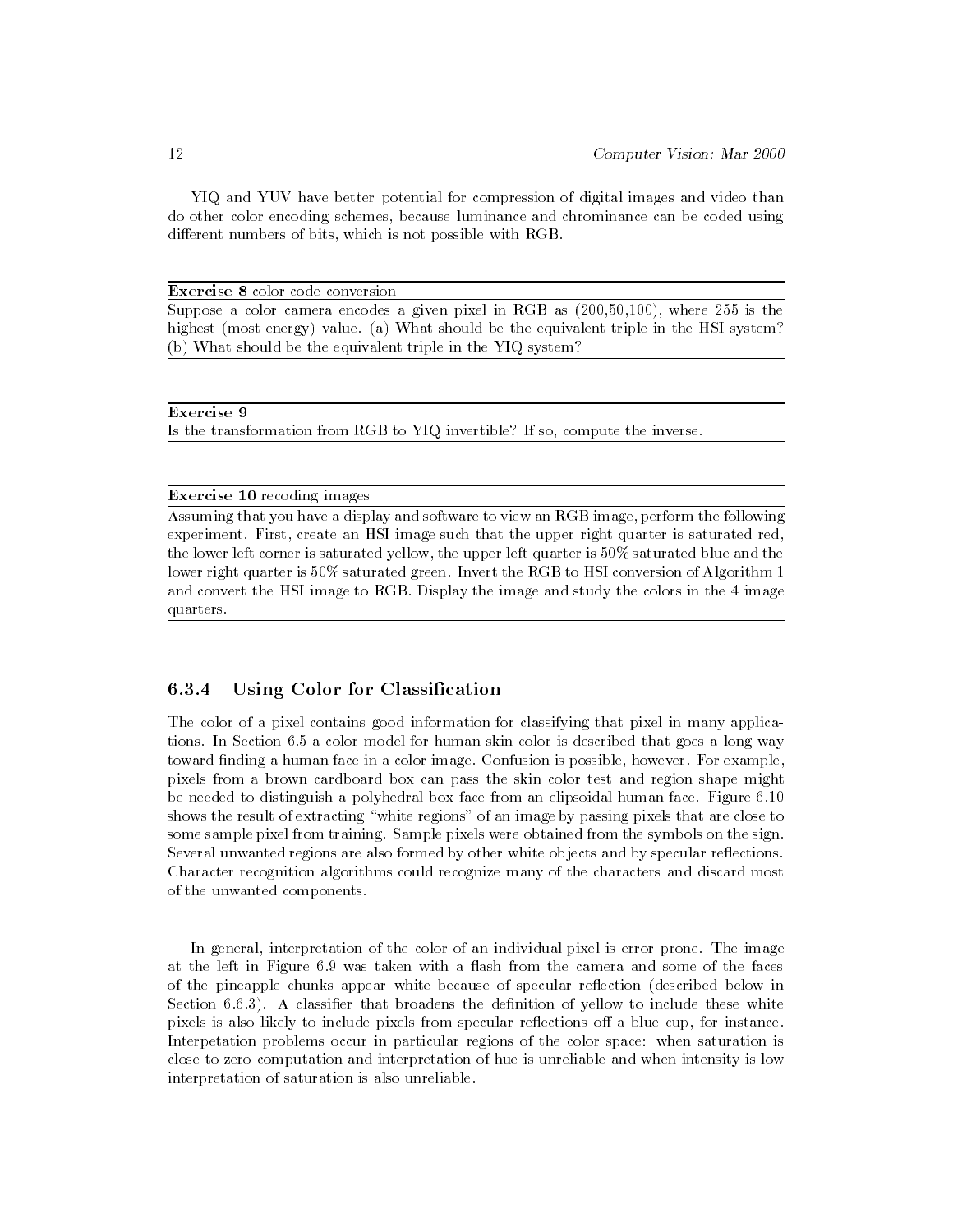Shapiro and Stockman 13



Figure 6.10: "White pixels" are segmented from the color image at the left. Individual connected components of white pixels are arbitrarily labeled by a coloring algorithm as decribed in Chapter 3. (Analysis contributed by David Moore.)

# Exercise 11

Show that conversion from RGB to HSI is unstable when either saturation or intensity is close to 0 by performing the following experiments. Implement Algorithm 1 as a program. (a) Convert the RGB codes  $(L + \delta L_R, L + \delta L_G, L + \delta L_B)$  to HSI for L large and  $\delta L_X \in \{-2,$  $-1, 1, 2$ . Are the values of H consistent? (b) Repeat this experiment for L small (about 10) and  $\delta$  as above. Are the values for S consistent?

#### 6.4Color Histograms

A histogram of a color image can be a useful representation of that image for the purpose of image retrieval or object recognition. A histogram counts the number of pixels of each kind and can be rapidly created by reading each image pixel just once and incrementing the appropriate bin of the histogram. Retrieval of images from image databases using color histograms is treated in Chapter 8. Color histograms are relatively invariant to translation, rotation about the imaging axis, small off-axis rotations, scale changes and partial occlusion. Here, we sketch the method of color histogram matching originally proposed by Swain and Ballard (1991) for use in object recognition.

A simple and coarse method of creating a histogram to represent a color image is to concatenate the higher order two bits of each RGB color code. The histogram will have  $2<sup>6</sup> = 64$  bins. It is also possible to compute three separate histograms, one for each color, and just concatenate them into one. For example, separate RGB histograms quantized into 16 levels would yield an overall  $k = 48$  bin histogram as used by Jain and Vailaya (1996). Two color images and histograms derived from them are shown in Figure 6.4.

The *intersection* of image histogram  $h(I)$  and model histogram  $h(M)$  is defined as the sum of the minimum over all  $K$  corresponding bins as denoted in Equation 6.4. The intersection value is normalized by dividing by the number of pixels of the model to get a match value. This match value is a measure of how much color content of the model is present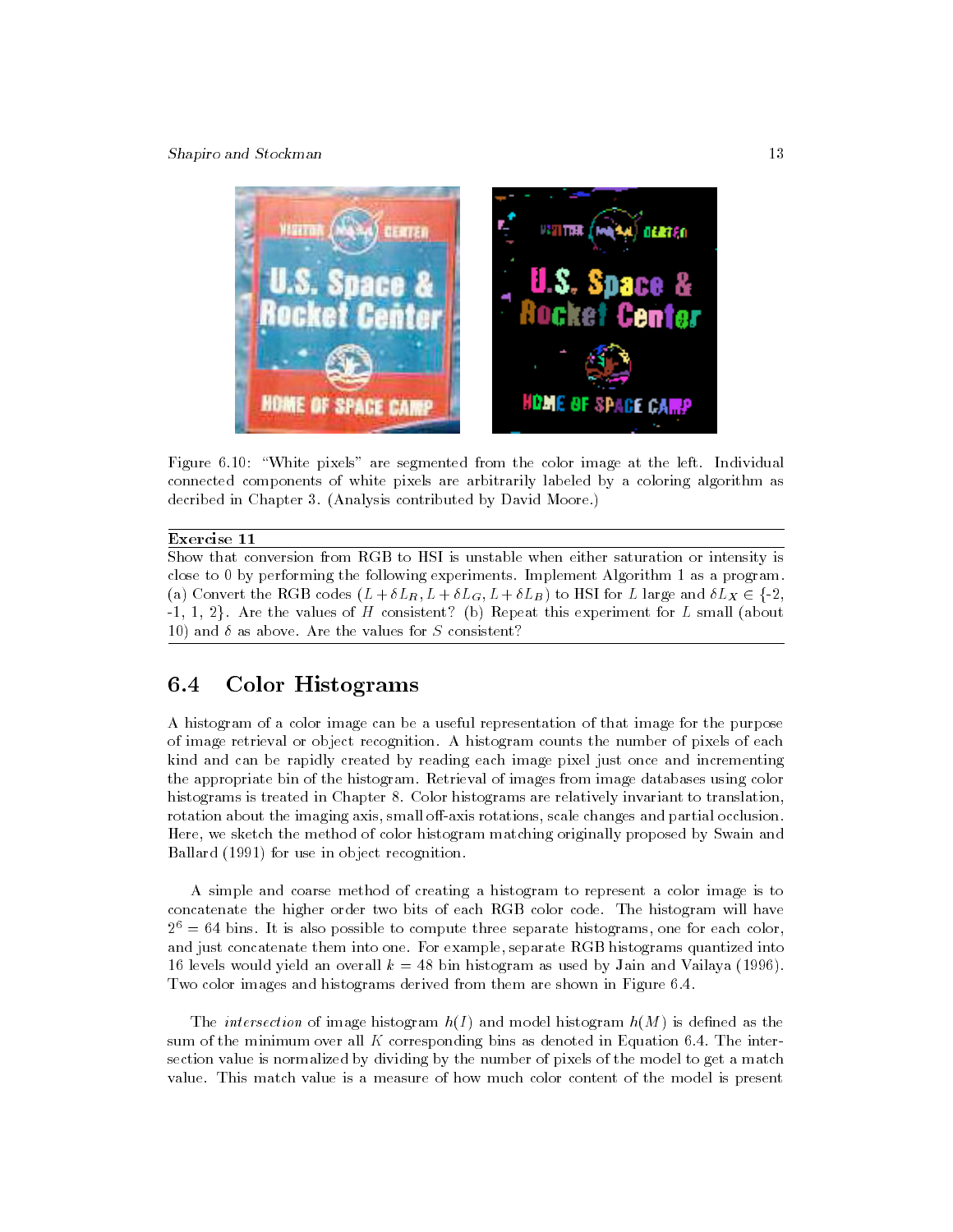

Figure 6.11: Color images and their 64-bin histograms (obtained from A. Vailaya).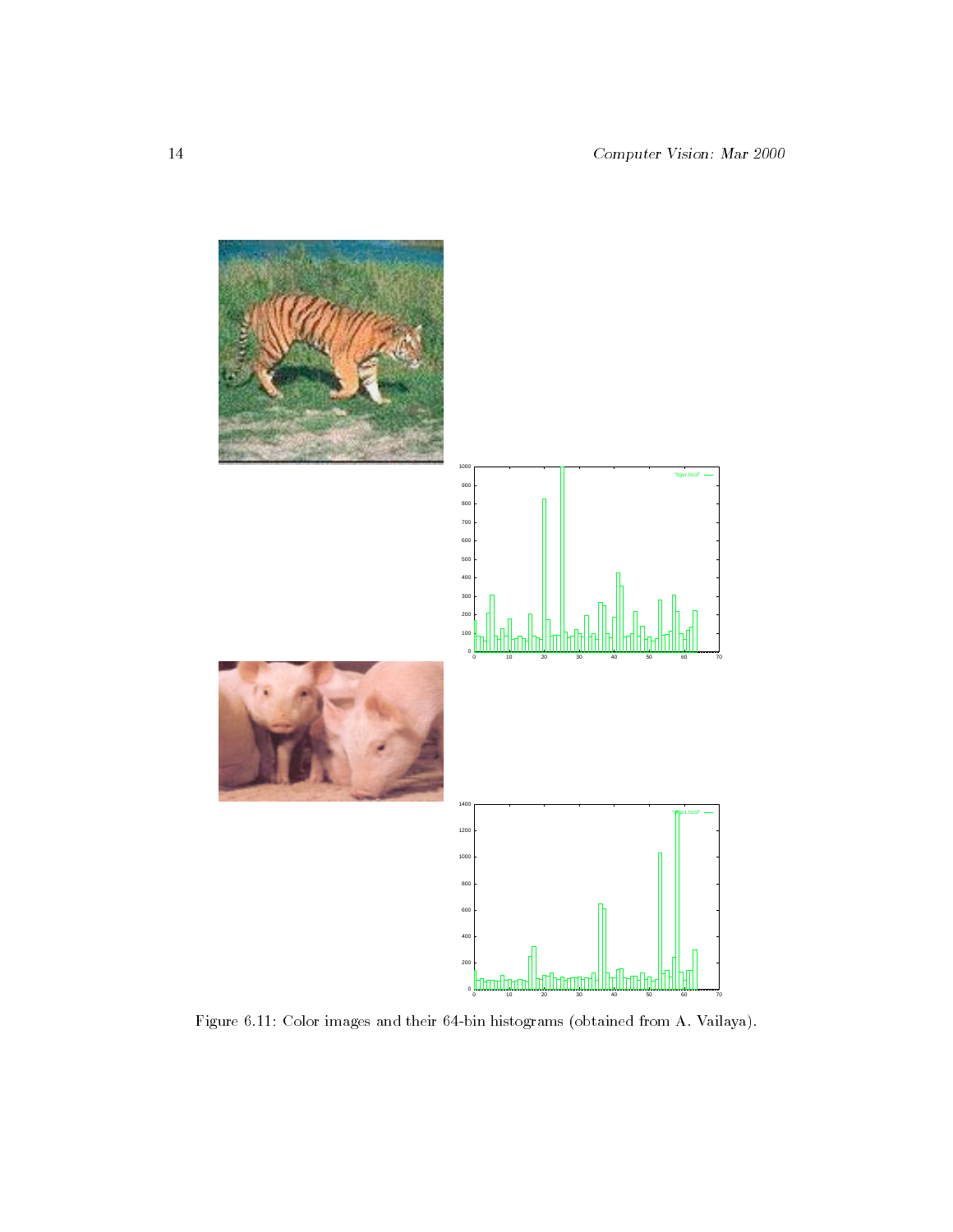in the image and is not diminished due to background pixels of the image that are not in the model. Other similarity measures can be defined; for example, we could normalize the histograms into frequencies by dividing each bin count by the total number of pixels and then use the Euclidean distance to compare two images.

$$
intersection(h(I), h(M)) = \sum_{j=1}^{K} min\{h(I)[j], h(M)[j]\}
$$
\n
$$
match(h(I), h(M)) = \frac{\sum_{j=1}^{K} min\{h(I)[j], h(M)[j]\}}{\sum_{j=1}^{K} h(M)[j]}
$$
\n(6.4)

Experiments have shown that histogram match values can be good indicators of image similarity under variations mentioned above and also using different spatial quantizations of the image. Swain and Ballard also developed a backprojection algorithm which could locate a region in an image approximately the size of the model object that best matched the model histogram. Thus, they have developed two color-based algorithms, one to recognize if an image contains a known object and another to determine where that object is located. If images are taken under different lighting conditions, then intensity should be factored out first. One should also consider smoothing the histograms so that a good match will still be obtained with minor shifts of the reflectance spectrum. An alternate method is to match the cumulative distributions rather than the frequencies themselves.

### Exercise 12 matching images with permuted pixels

Suppose that given image A, we create image B by randomly permuting the locations of the pixels in A. (This could be done as follows. First, copy A to B. Then, for each pixel  $I[r, \, \cdot]$ c] in B, choose pixel I[x, y] at random and swap I[r, c] with I[x, y].) What would be the resulting match value between the histograms from A and B?

### Exercise 13 recognizing produce

Obtain 3 bananas, 3 oranges, 3 red apples, 3 green apples, 3 green peppers and 3 red tomatoes. For each of these six sets of produce, take three images, varying the arrangement of the 3 different produce items each time. This will result in 18 images. Construct a color histogram for each image. Use the first histogram of each set to be the model (6 models in all), then compute the histogram match value between each of the 6 models and the 12 other histograms. Report the results: do your results support the possibility of a supermarket produce recognition system to recognize produce placed on the cashier's scale?

#### 6.5Color Segmentation

We now describe work on finding a face in a color image taken from a workstation camera. The ultimate goal of the work is better man-machine communication. An algorithm is sketched which finds the main region of the image corresponding to the user's face. First, a training phase is undertaken to determine the nature of face pixels using samples from different people. Figure 6.12 shows a plot of pixels  $(r, g)$  taken from different images containing faces: normalized red and green values are used as computed from Equations 6.1. Six classes of pixels are easy to define by decision boundaries using the methods of Chapter 4; three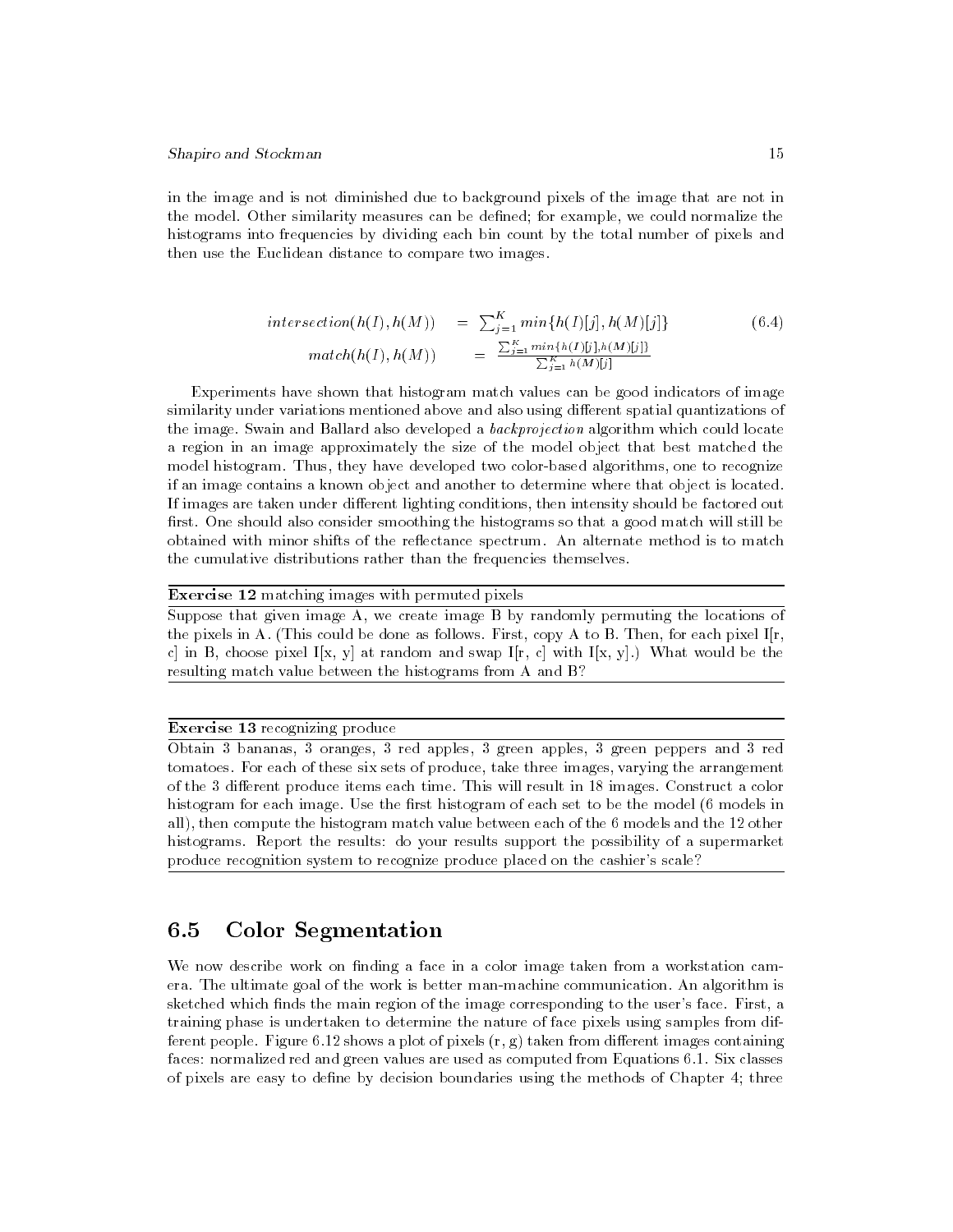

Figure 6.12: Skin color clusters obtained from training: the horizontal axis is  $R_{norm}$  and the vertical axis is  $G_{norm}$ . The cluster labeled as  $t = 4$  is the primary face color, clusters  $t = 5$ and t.6 are secondary face clusters associated with shadowed or bearded areas of a face. (Figure from V. Bakic.)

of them contain face pixels, a primary class and two classes of pixels from shadows or beards.

Three major steps are used to identify the face region. The input to the first step is a labeled image using the labels 1, 2,...,7 which result from classication according to the training data (label 7 is used for a pixel that is not in any of the other six classes). The middle images of Figure 6.13 show labeled images for two different faces: most of the face pixels are correctly labeled as are most of the background pixels; however, there are many small areas of error. Components are aggregated and then merged or deleted according to their size and location relative to the major face region. First, connected component processing is done as described in Chapter 3 with only pixels labeled 4, 5, or 6 as foreground pixels. The second step selects as the face object the largest suitable component. This step also discards components that are too small or too big using heuristics learned from processing many examples. Typically, less than 100 components remain, the majority of which are in the shadow classes. The third step discards remaining components or merges them with the selected face object. Several heuristics using knowledge of the human face are applied; also, it is assumed that there is only one face in the scene. Example results are shown at the right in Figure 6.13. The program is fast enough to do these computations roughly 30 times per second (real-time), including computing the locations of the eyes and nose, which has not been described. This example generalizes to many other problems. A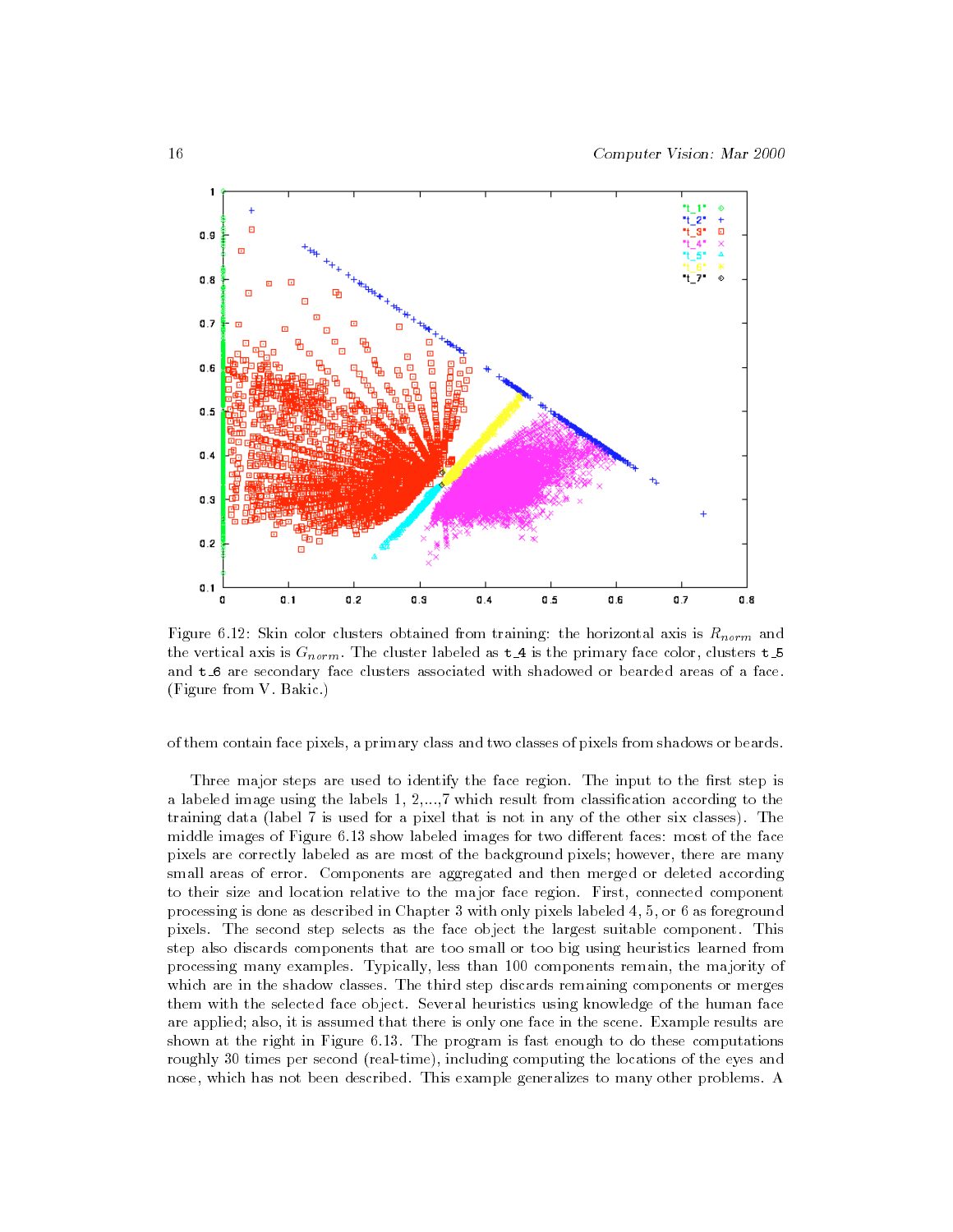### Shapiro and Stockman 17



Figure 6.13: Face extraction examples: (left) input image, (middle) labeled image, (right) boundaries of the extracted face region. (Images from V. Bakic.)

key stage is the clustering of the thousands of color codes in the original image to obtain the labeled image with only a few labels. In the face extraction example, clusters were decided \by hand", but sometimes automatic clustering is done. Segmentation is covered thoroughly in Chapter 10.

#### 6.6Shading

There are several complicating factors in both the physics of lighting and human perception. Surfaces vary in specularity, that is, how much they act like a mirror. Highly specular surfaces reflect a ray of incident energy in a restricted cone about a ray of reflection. Matte surfaces reflect energy equally in all directions. Thus, a surface not only has a wavelength dependent bias in reflecting incident radiation, but it also has directional bias. Moreover, the energy or intensity of radiation depends upon distance - surface elements farther from a point source of white light will receive less energy than closer surface elements. The effect is similar between the radiating object and the sensor elements. As a result, image intensities will be nonuniform due to the nonuniform distances along the imaging rays. The orientation  $\theta$  of the surface element relative to the source is also very important.

#### $6.6.1$ Radiation from One Light Source

Consider radiation from a single distant light source reaching an object surface as shown in Figure 6.14. Currently, there is no view position from which we observe the surface; we are only considering how the surface is irradiated by the light source. We assume that the light source is far enough away so that the direction from all surface elements of the illuminated object to the light source can be represented by a single unit length direction vector s. The light energy per unit area *(intensity i)* that reaches each surface element  $A_i$  is proportional to the area of the surface element times the cosine of the angle that the surface element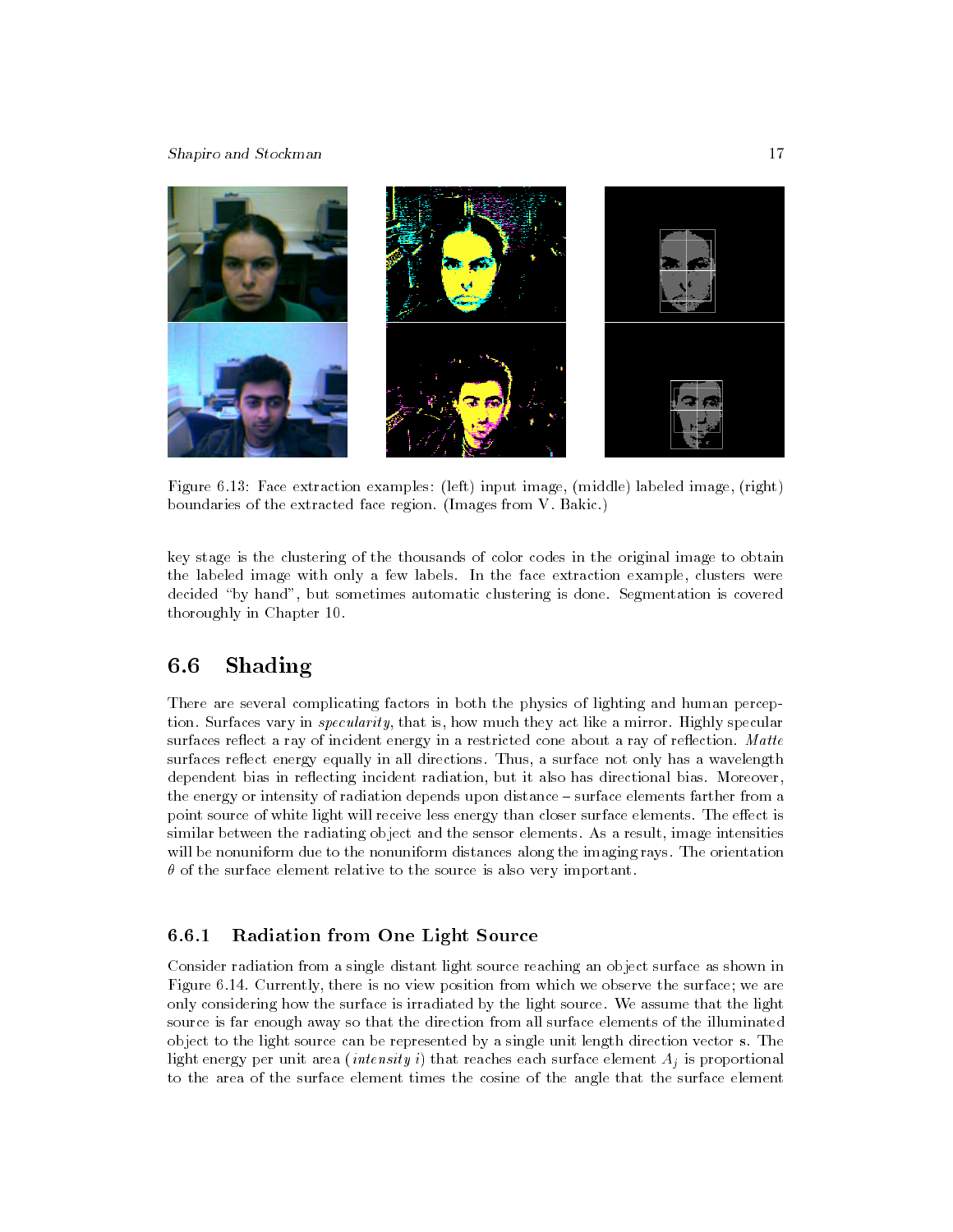

Figure 6.14: Object surface elements  $A_j$  irradiated by light source S receive energy proportional to the cross section  $C_j = A_j \cos\theta_j$  presented to the source. Intensity of received radiation is thus  $i \sim \mathbf{n} \circ \mathbf{s}$  where  $\mathbf{n}$  is the unit normal to the surface and s is the unit direction toward the source.  $\theta_j$  is the angle between the surface normal  $\mathbf{n_j}$  and s.

makes with the illumination direction s. The cosine of the angle is  $\mathbf{n} \circ \mathbf{s}$ , where  $\mathbf{n}$  is the unit vector normal to the surface element  $A_j$ . Thus our mathematical model for the intensity of radiation received by a surface element is

$$
received \quad i \sim \mathbf{n} \circ \mathbf{s}.\tag{6.5}
$$

The radiation received is directly proportional to the power of the light source, which may or may not be known. The light source may radiate energy in all directions, or may be like a *spotlight* radiating light only in a small cone of directions. In either case, the power of the light source is expressed in watts per steradian, or energy per unit area of a conical sector of a unit sphere centered at the source. This simple model for irradiating surface elements extends readily to curved surfaces by considering that the rectangular surface ele ments become infinitesimally small in the limit. The fraction of the incident radiation that a surface element reflects is called its albedo.

2 DEFINITION The albedo of a surface element is the ratio of the total reflected illumination to the total received illumination.

We have assumed that albedo is an intrinsic property of the surface: for some surfaces this is not the case because the fraction of illumination reflected will vary with the direction of lighting relative to the surface normal.

#### Diffuse Reflection 6.6.2

We now extend our model to consider the reflection from object surfaces; moreover, we model how the surface element appears from some viewing position V. Figure 6.15 shows diffuse or Lambertian reflection. Light energy reaching a surface element is reflected evenly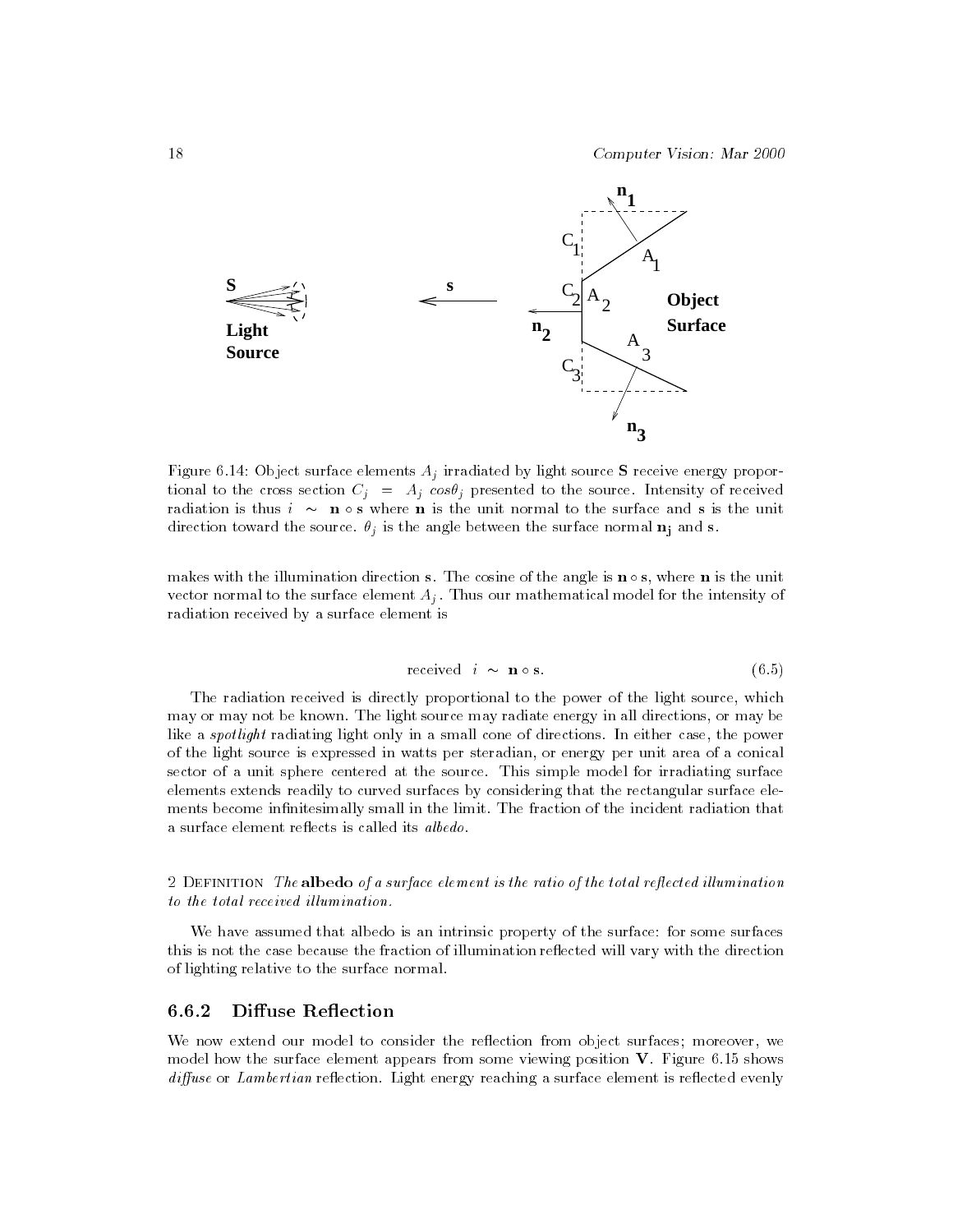

Figure 6.15: Diffuse, or Lambertian, reflection distributes energy uniformly in all directions of the hemisphere centered at a surface element. Thus an entire planar patch will appear to be of uniform brightness for all viewpoints from which that surface is visible.

in all directions of the hemisphere centered at that surface element. Diffuse reflections occur from surfaces that are rough relative to the wavelength of the light. The intensity of the reflected illumination is proportional to the intensity of the received illumination: the constant factor is the albedo of the surface, which is low for dark surfaces and high for light surfaces.

diffuse reflected 
$$
i \sim \mathbf{n}_j \circ \mathbf{s}
$$
 (6.6)

3 DEFINITION A diffuse reflecting surface reflects light uniformly in all directions. As a result, it appears to have the same brightness from all viewpoints.

The critical characteristic is that the surface element will have the same brightness when viewed from the entire hemisphere of directions, because its brightness is independent of the viewer location. From Figure 6.15, surface element  $A_1$  will have the same brightness when viewed from positions  $V_1$  or  $V_2$ ; similarly, surface  $A_2$  will also appear to be of the same brightness when viewed from either  $V_1$  or  $V_2$ . If all three surface elements are made of the same material, they have the same albedo and thus  $A_2$  will appear brighter than  $A_1$ , which will appear brighter than  $A_3$ , due to the angles that these surfaces make with the direction of the illumination. Surface element  $A_3$  will not be seen at all from either position  $V_1$  or  $V_2$ . (A surface element will not be visible if  $\mathbf{n} \circ \mathbf{v} < 0$  where  $\mathbf{v}$  is the direction toward the viewer.)

A convincing example of diffuse reflection is given in Figure 6.16, which shows intensity of light reflected off an egg and a blank ceramic vase. Intensities from a row of the image are much like a cosine curve, which demonstrates that the shape of the object surface is closely related to the reflected light as predicted by Equation 6.6.

### Exercise 14

Consider a polyhedral object of diffusely reflective material such that face  $F$  directly faces a distant light source S. Another face A adjacent to  $F$  appears to be half as bright as  $F$ . What is the angle made between the normals of faces A and  $F$ ?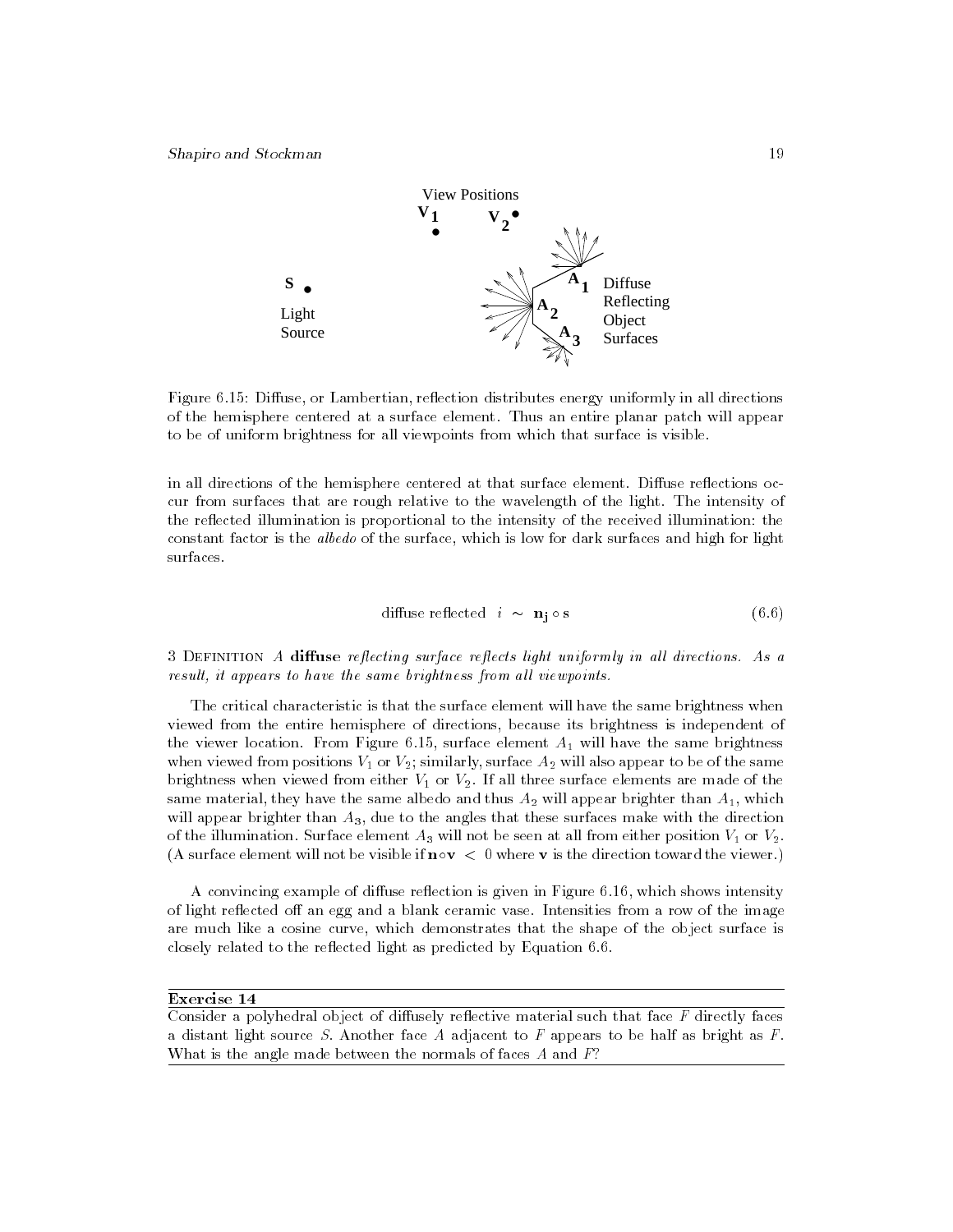

Figure 6.16: Diffuse reflection from Lambertian objects  $-$  a vase and an egg  $-$  and a plot of intensities across the highlighted row. The intensities are closely related to the object shape.

#### 6.6.3 Specular reflection

Many smooth surfaces behave much like a mirror, reflecting most of the received illumination along the ray of reflection as shown in Figure 6.17. The ray of reflection  $(\mathbf{R})$  is coplanar with the normal( $N$ ) to the surface and the ray of received illumination( $S$ ), and, makes equal angles with them. A perfect mirror will reflect all of the light energy received from source S along ray R. Moreover, the reflected energy will have the same wavelength composition as the received light regardless of the actual color of the object surface. Thus a red apple will have a white highlight, or twinkle, where it reflects a white light source. Equation 6.7 gives a mathematical model of specular reflection commonly used in computer graphics. Equation 6.8 defines how to compute the reflected ray  $\bf R$  from the surface normal and the direction toward the source. The parameter  $\alpha$  is called the *shininess* of the surface and has a value of 100 or more for very shiny surfaces. Note that as  $\alpha$  increases,  $\cos \phi^{\alpha}$  decreases more sharply as  $\phi$  moves away from 0.

$$
specialar reflected \quad i \sim (\mathbf{R} \circ \mathbf{V})^{\alpha} \tag{6.7}
$$

$$
\mathbf{R} = 2\mathbf{N}(\mathbf{N} \circ (-\mathbf{S})) \oplus \mathbf{S} \tag{6.8}
$$

4 DEFINITION Specular reflection is mirrorlike reflection. Light reflected off the surface is radiated out in a tight cone about to the ray of reflection. Moreover, the wavelength composition of the reflected light is similar to that of the source and independent of the surface color.

 $5$  DEFINITION A highlight on an object is a bright spot caused by the specular reflection of a light source. Highlights indicate that the object is waxey, metalic, or glassy, etc.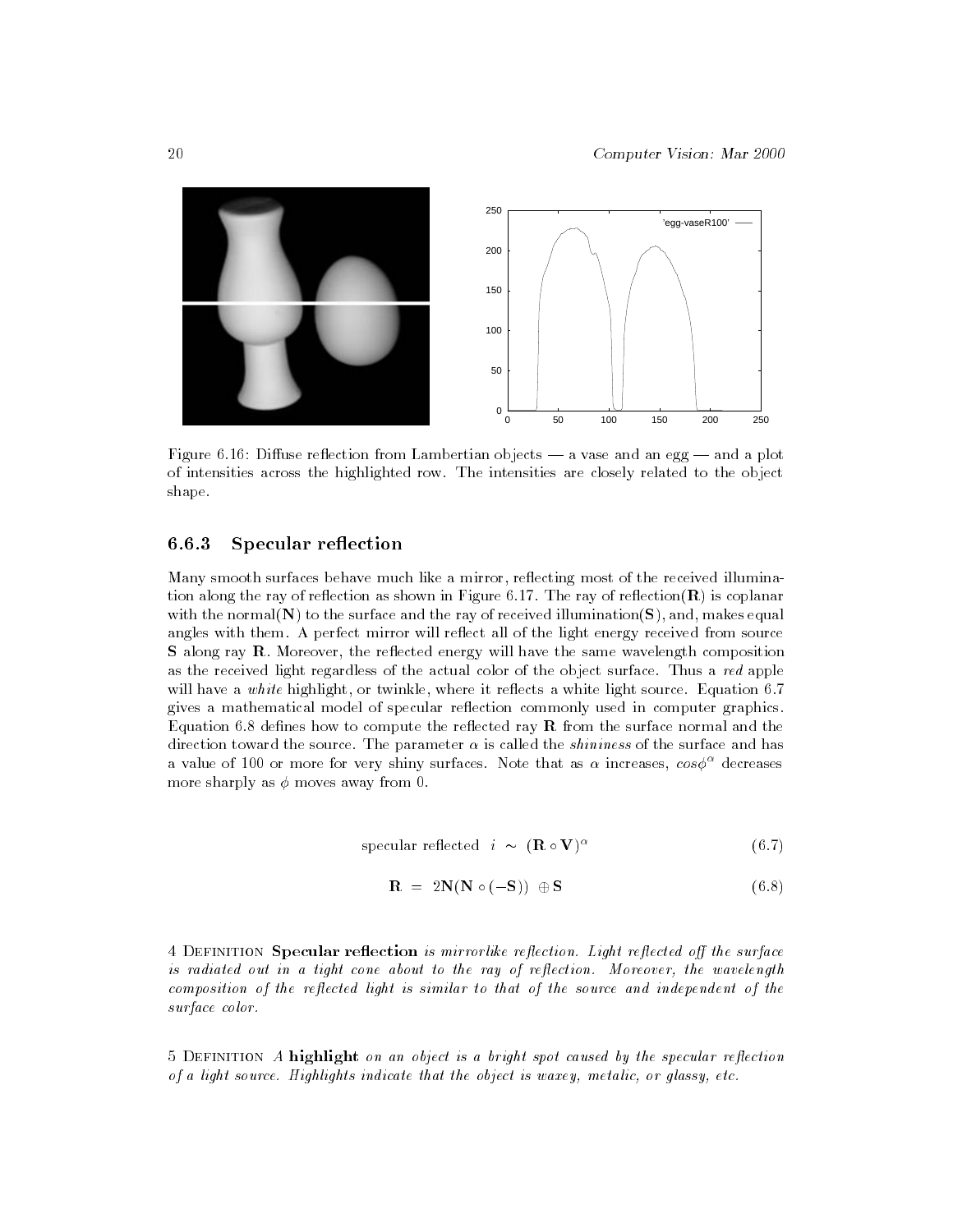

Figure 6.17: Specular, or mirrorlike, relection distributes energy in a narrow cone about the ray of reflection **. The viewpoint**  $**V**$  **receives some reflected energy from surface element**  $\Delta A_1$  but very little from surface element  $\Delta A_2$  . The intensity received at  ${\bf V}$  is  $e_i$   $\sim$   $\,({\bf K} \circ {\bf V}\,)^{\sim} ,$ where  $\bf{R}$  is the ray of reflection,  $\bf{V}$  is the direction from the surface element toward the viewpoint and  $\alpha$  is the *shininess* parameter.

#### 6.6.4 Darkening with Distance

The intensity of light energy reaching a surface decreases with the distance of that surface from the light source. Certainly our Earth receives less intense radiation from the sun than does Mercury. A model of this phenomena is sketched in Figure 6.18. Assuming that a source radiates a constant energy flux per unit of time, any spherical surface enclosing that source must intercept the same amount of energy per unit time. Since the area of the spherical surface increases proportional to the square of its radius, the energy per unit area must decrease proportional to the inverse of the radius squared. Thus, the intensity of light received by any object surface will decrease with the square of its distance from the source. Such a distance is labeled  $d_1$  in Figure 6.18. The same model applies to light energy reflected from the object surface elements: thus, a viewer at position  $V$  in space will observe a surface brightness  $(d_2)$  inversely proportional to the square of the distance from that surface element. This inverse square model is commonly used in computer graphics to compute the shading of rendered surfaces so that 3D distance, or depth, can be communicated to a user.

Exercise 15

An inventor wants to sell the traffic police the following device for detecting the speed of cars at night. The device emits a very short flash of light at times  $t_1$  and  $t_2$  and senses the reflection back from the car. From the intensities of the reflections, it computes the distances  $d_1$  and  $d_2$  for the two time instants using the principle in Figure 6.18. The speed of the car is simply computed as the change in distance over the change in time. Critique the design of this instrument. Will it work?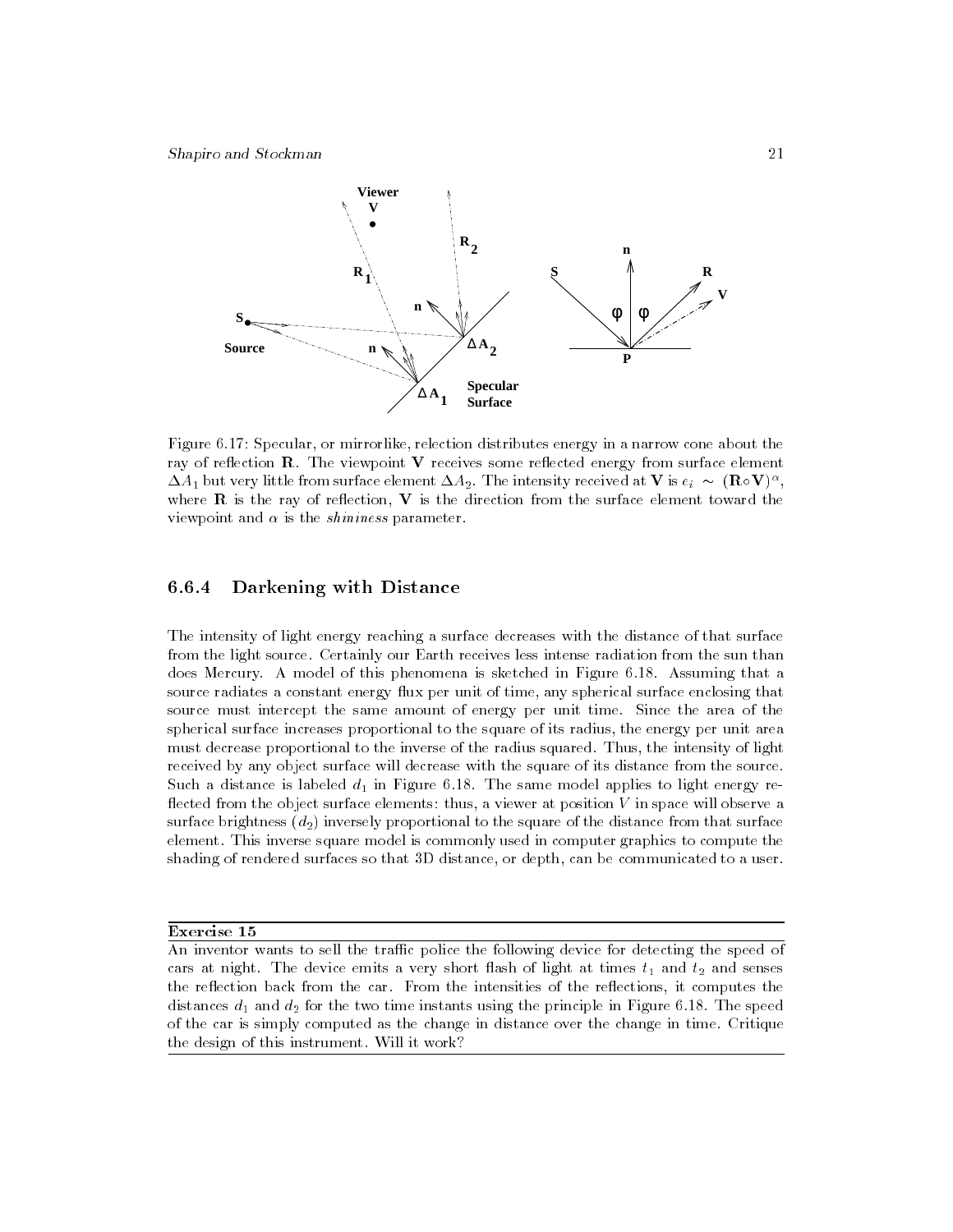

Figure 6.18: The total energy radiating from a point source through any enclosing spherical surface is the same: thus the energy per unit area of surface, or intensity, must decrease inversely with the square of the radius of the enclosing sphere  $(d_1)$ . Similarly, light energy reflecting off a surface element must descrease in intensity with the distance  $(d_2)$  from which that surface is viewed.

# 6.6.5 Complications

For most surfaces, a good reflection model must combine both diffuse and specular reflections. If we view an apple with a flashlight, we will actually see a reddish object with a whitish highlight on it: the reddish reflections are from diffuse reflection, while the highlight is from specular reflection. Were the apple entirely specular, then we wouldn't be able to observe most of its surface.

Often there are many light sources illuminating a scene and many more surface elements reflecting light from these sources. We might not be able to account for all the exchanges of energy, except by saying that there is ambient light in the scene. In computer graphics, it is common to use an ambient light factor when shading a surface.

# 6 DEFINITION Ambient light is steady state light energy everywhere in the scene resulting from multiple light sources and the interreflections off many surfaces.

Some surfaces actually emit light. These might be light bulbs or perhaps an object that absorbs one kind of energy and then emits it in the visible band. Such objects will reflect light as well as emit it. Finally, all of our emitting or reflecting phenomena are wavelength dependent. A source emits an entire spectrum of different wavelengths (unless it is a monchromatic laser) and a surface reflects or absorbs energy in some wavelengths more than others. Machines can be built to be sensitive to these wavelength phenomena; for example, multispectral scanners can produce 200 values for reflection from a single surface element. For humans, however, we can summarize a sample of visible light using a combination of only three values, such as RGB or HSI. Computer graphics commonly describes both illumination and surface reflection in terms of only RGB components.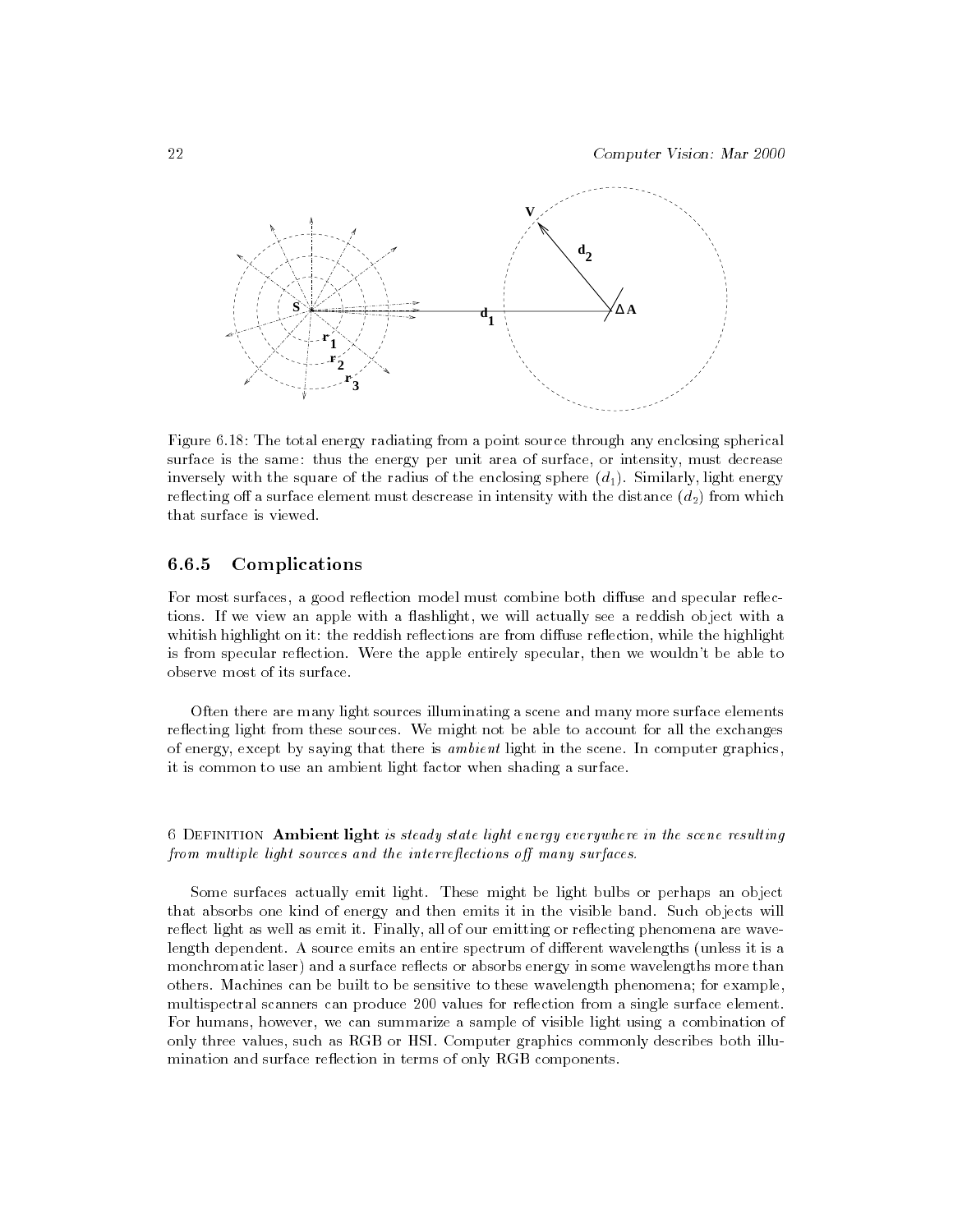### Exercise 16

An amateur photographer took a photo of friends at the rim of the Grand Canyon just after sunset. Although a flash was used and the images of the friends were good, the beautiful canyon wall background was almost black. Why?

# 6.6.6 \* Phong Model of Shading

A popular shading model used in computer graphics is the Phong shading model, which accounts for several phenomena; (a) ambient light, (b) diffuse reflection, (c) specular reflection, and (d) darkening with distance. Components  $(b)$ ,  $(c)$ , and  $(d)$  are summed for each separate light source. We assume that we know the details of the surface element imaging at image point  $I[x, y]$  and the position and characteristics of all light sources. The reflective properties of this surface element are represented by  $K_{d\lambda}$  for diffuse reflectivity and  $K_{s\lambda}$ for specular reflectivity, where  $K_{q\lambda}$  is a vector of coefficients of reflection for different wavelengths  $\lambda$  — usually three of them for RGB.

$$
I_{\lambda}[x, y] = I_{a\lambda}K_{d\lambda} + \sum_{m=1}^{M} \left(\frac{1}{cd_m^2}I_{m\lambda}[K_{d\lambda}(\mathbf{n}\circ\mathbf{s}) + K_{s\lambda}(\mathbf{R}_m\circ\mathbf{V})^{\alpha}]\right)
$$
(6.9)

Equation 6.9 uses ambient illumination  $I_{a\lambda}$  and a set of M light sources  $I_{m\lambda}$ . The equation can be thought of as a vector equation treating each wavelength  $\lambda$  similarly.  $I_{a\lambda}$  is the intensity of ambient light for wavelength  $\lambda$ ,  $I_{m\lambda}$  is the intensity of the light source m for wavelength  $\lambda$ . The  $m-th$  light source is a distance  $d_m$  from the surface element and makes reflection ray  $\mathbf{R}_m$  off the surface element.

#### 6.6.7 Human Perception using Shading  $6.6.7$

There is no doubt that human perception of three-dimensional object shape is related to perceived surface shading. Moreover, the phenomena described account for shading that we perceive, although the above models of illumination and reflection are simplified. The simplified models are of central importance in computer graphics and various approximations are used in order to speed up rendering of lit surfaces. In controlled environments, computer vision systems can even compute surface shape from shading using the above formulas: these methods are discussed in Chapter 13. We could, for example, compute surface normals for the surface points shown in Figure 6.16 by calibrating our formulas. In uncontrolled scenes, such as outdoor scenes, it is much more difficult to account for the different phenomena.

#### 6.7\* Related Topics

### 6.7.1 Applications

Color features make some pattern recognition problems much simpler compared to when only intensity, texture, or shape information are available. Color measurements are local; aggregation methods and shape analysis may not be needed. For example, as indicated in Exercise 13, pixel level color information goes a long way in classification of fruits and vegetables for automatic charging at the grocery store or for quality sorting in a distribution center. A second example is the creation of a filter to remove pornographic images from the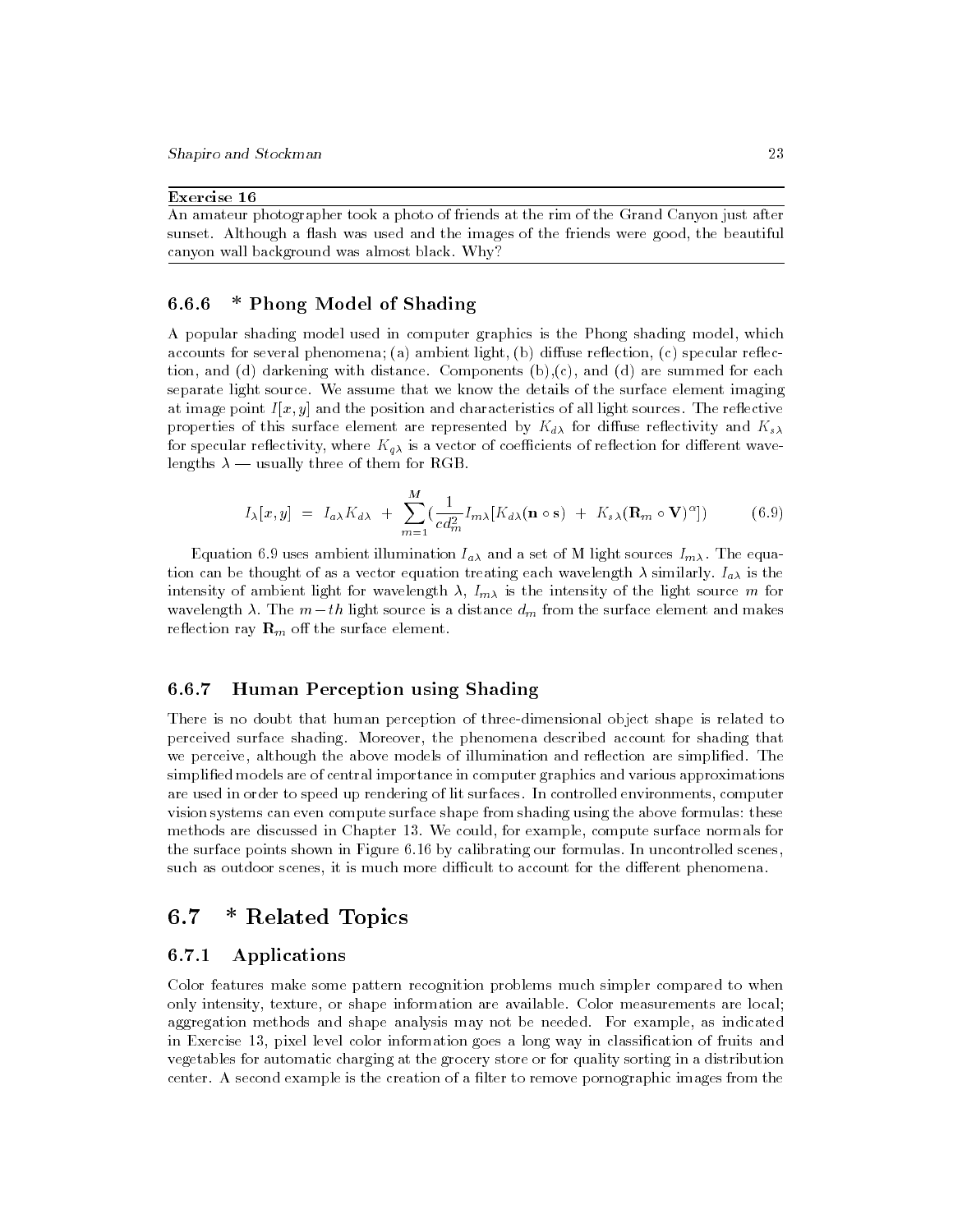WWW. The face detection algorithm as described above first detects skin color according to the training data: regions of skin pixels can then be aggregated and geometric relations between skin regions computed. If it is probable that bare body parts fill a significant part of the image, then that image could be blocked. Color is useful for access to image databases, as described in Chapter 8, and for understanding of biological images taken through a microscope.

# 6.7.2 Human Color Perception

Characteristics of human color perception are important for two reasons; first, the human visual system is often an efficient system to study and emulate, secondly, the main goal of graphic and image displays is to communicate with humans. The machine vision engineer often wants to learn how to duplicate or replace human capabilities, while the graphic artist must learn how to optimize communication with humans.

Humans in general have biased interpretations of colors. For example, wall colors are generally unsaturated pastels and not saturated colors; reds tend to stimulate, while blues tend to relax. Perhaps 8% of humans have some kind of color blindness, meaning that color combinations should be chosen carefully for communication. In the human retina, red and green sensitve receptors greatly outnumber blue receptors; this is accentuated in the high resolution fovea where blue receptors are rare. As a result, much color processing occurs in neurons that integrate input from the receptors. Various theories have been proposed to explain color processing in terms of processing by neurons. This higher level processing is not fully understood and human visual processing is constantly under study. The color of single pixels of a display cannot be accurately perceived, but humans can make good judgements about the color of an extended surface even under variations of illumination, including illumination by only two principal wavelengths. Often, separate edge-based processing of intensity (Chapter 5) that is faster than color processing yields object recognition before color processing is complete. Theories usually address how human color processing might have evolved on top of more primitive intensity processing. The reader can pursue the vast area of human visual perception by referring to the references and following other references given there.

#### 6.7.3 6.7.3 Multispectral Images

As discussed in Chapter 2, a sensor that obtains 3 color measurements per pixel is a multispectral sensor. However, sensing can be done in bands of the electromagnetic spectrum that are not perceived as color by humans; for example, in infrared bands of the spectrum. In IR bands of a satellite image, hot asphalt roads should appear bright and cold bodies of water should appear dark. Having multiple measurements at a single pixel is often useful for classifying the surface imaged there using simple procedures. The scanning system can be expensive, since it must be carefully designed in order to insure that the several frequency bands of radiation are indeed collected from the same surface element. The parameters of MRI scanning (refer to Chapter 2) can be changed to get multiple  $3D$  images, effectively yielding  $m$  intensities for each voxel of the volume scanned. These  $n$  measurements can be used to determine whether the voxel material is fat, blood, muscle tissue, etc. The reader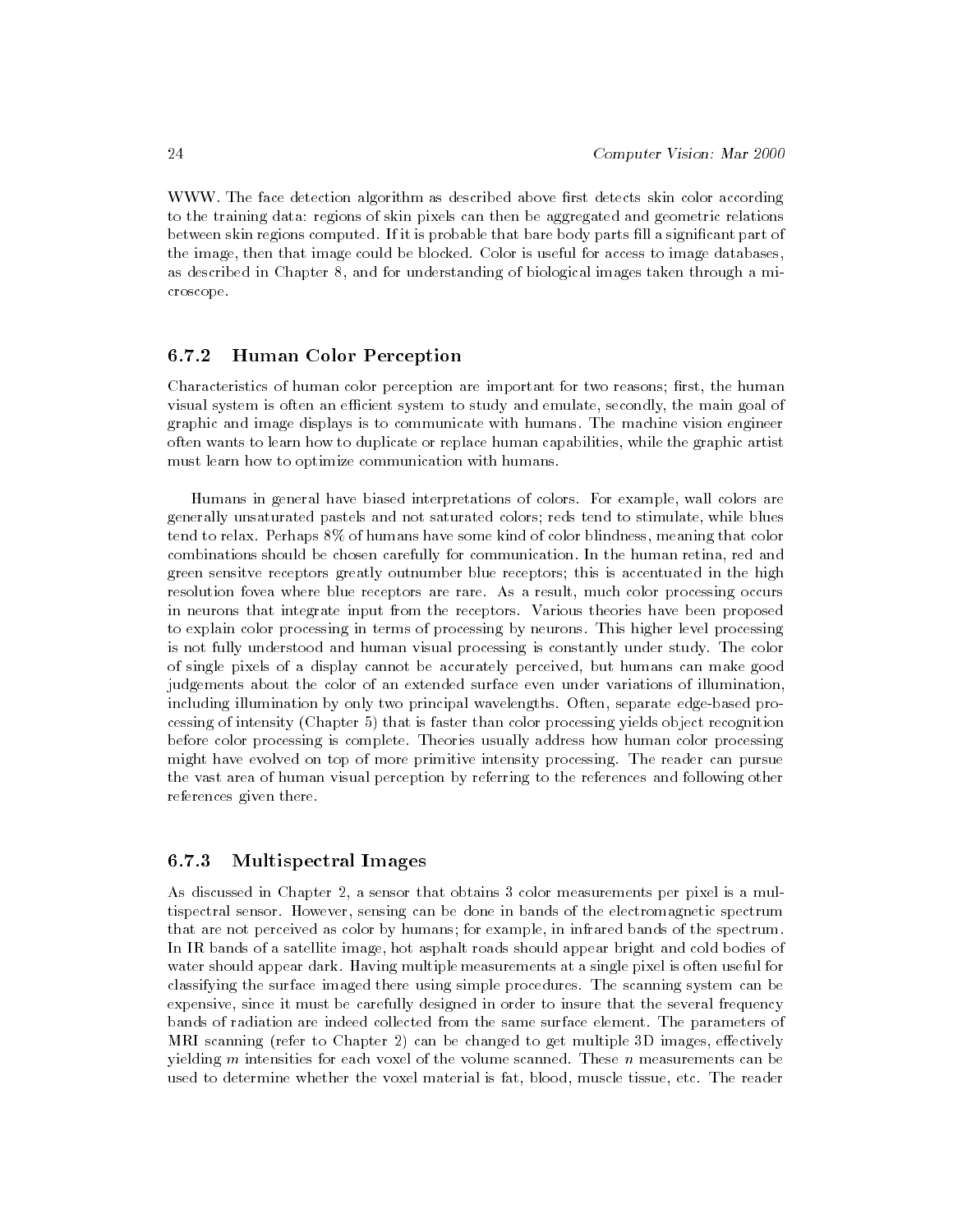might be alarmed to learn that it can take a full hour to obtain a 3D volume of MRI data, implying that some noise due to motion will be observed, particularly near the boundaries between different tissues where the material element sampled is most likely to change during the scanning process due to small motions caused by circulation or respiration.

# 6.7.4 Thematic Images

Thematic images use pseudo color to encode material properties or use of space represented in an image. For example, pixels of a map or satellite image might be labeled for human consumption so that rivers are blue, urban areas are purple and roads are red. These are not the natural colors recorded by sensors but communicate image content well in our culture. Weather maps might show a temperature theme with red for hot and blue for cold. Similarly, thematic images can encode surface depth, local surface orientation or geometry, texture, density of some feature or any other scalar measurement or nominal classication. The two center images in Figure 6.13 are thematic images: the yellow, blue and purple colors are just labels for three clusters in the real color space. It is important to remember that thematic images do not show actual physical sensor data but rather transduced or classified data for better visualization by a human.

#### 6.8References

For a detailed treatment of light and optics, one can consult the text by Hecht and Zajac (1974). Some of the treatment of practical digital encoding of color was derived from Murray and VanRiper (1994): the reader can consult that book for many details on the many file formats used to store digital images. Details of the design of color display hardware, especially the shadow-mask technology for color displays, can be found in the graphics text by Foley et al  $(1996)$ . The book by Levine  $(1985)$  contains the discussion of several different biological vision systems and their characteristics as devices. More detail is given in the book by Overington (1992), which takes a technical signal processing approach. Livingston (1988) is a good start in the psychology literature. The discussion of matching color histograms was drawn from Swain and Ballard (1991) and Jain and Vailaya (1996). More details on the face extraction work can be found in a technical report by Bakic and Stockman (1999). Work on multispectral analysis of the brain using MRI can be found in the paper by Taxt and Lundervold (1994).

- 1. V. Bakic and G. Stockman (1999), Menu Selection by Facial Aspect, Proceedings of Vision Interface '99, Trois Rivieres, Quebec, Canada (19-21 May 99)
- 2. M. Fleck, D. Forsyth and C. Pregler (1966) Finding Naked People, Proceedings of the European Conference on Computer Vision, Springer-Verlag, 593-602.
- 3. J. Foley, A. van Dam, S. Feiner and J. Hughes (1996) Computer Graphics: Principles and Practice, 2nd Ed in C, Addison-Wesley.
- 4. E. Hecht and A. Zajac (1974) Optics, Addison-Wesley.
- 5. A. Jain and A. Vailaya (1996) Image retrieval using color and shape, Pattern Recognition, Vol 29, No. 8, 1233-1244.